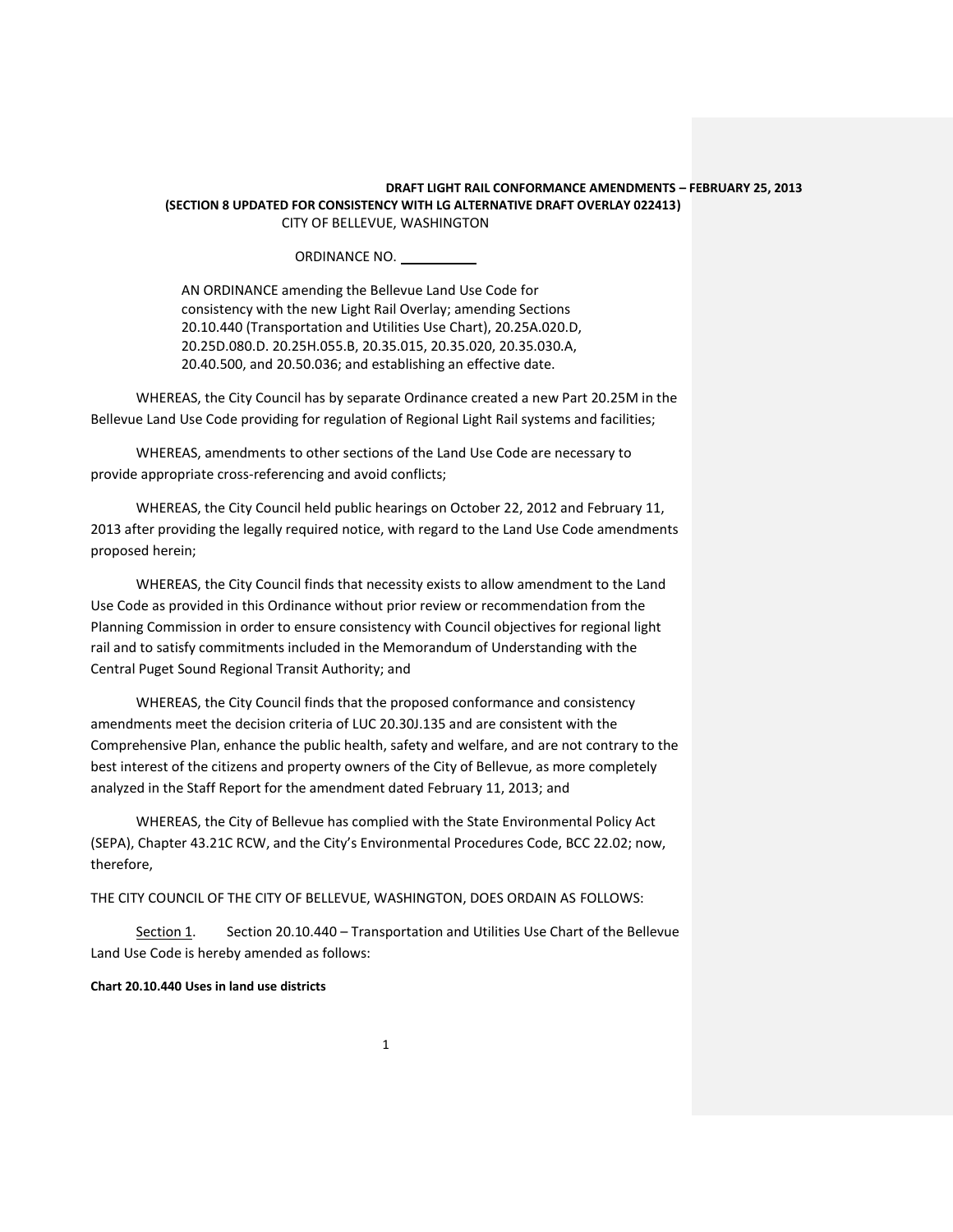# **DRAFT LIGHT RAIL CONFORMANCE AMENDMENTS – FEBRUARY 25, 2013 (SECTION 8 UPDATED FOR CONSISTENCY WITH LG ALTERNATIVE DRAFT OVERLAY 022413) 20.10.440 – Transportation and Utilities Use Chart**

| <b>STD</b>                                             |                                                                                                | <b>Transportation and Utilities - Residential Districts</b> |                       |                 |                 |                 |                 |                 |                 |                     |                 |                 |
|--------------------------------------------------------|------------------------------------------------------------------------------------------------|-------------------------------------------------------------|-----------------------|-----------------|-----------------|-----------------|-----------------|-----------------|-----------------|---------------------|-----------------|-----------------|
| <b>LAND</b><br><b>USE</b><br><b>CODE</b><br><b>REF</b> | <b>LAND USE CLASSIFICATION</b>                                                                 | $R-1$                                                       | R-1.8 R-2.5 R-3.5 R-4 |                 |                 |                 | $R-5$           | R-<br>$7.5*$    |                 | R-10 R-15 R-20 R-30 |                 |                 |
| 4                                                      | Transportation, Communications and<br><b>Utilities</b>                                         |                                                             |                       |                 |                 |                 |                 |                 |                 |                     |                 |                 |
| 41                                                     | Rail Transportation: Right-of-Way,<br>Yards, Terminals, Maintenance Shops                      | C                                                           | C                     | C               | C               | C               | C               | C               | C               | C                   | Ċ               | C               |
| 42<br>4291                                             | Motor Vehicle Transportation: Bus<br>Terminals, Taxi Headquarters                              |                                                             |                       |                 |                 |                 |                 |                 |                 |                     |                 |                 |
| 4214<br>422                                            | Motor Vehicle Transportation:<br>Maintenance Garages and Motor Freight<br>Services (23)        |                                                             |                       |                 |                 |                 |                 |                 |                 |                     |                 |                 |
| 43                                                     | Aircraft Transportation: Airports, Fields,<br>Terminals, Heliports, Storage and<br>Maintenance | C <sub>11</sub>                                             | C <sub>11</sub>       | C <sub>11</sub> | C <sub>11</sub> | C <sub>11</sub> | C <sub>11</sub> | C <sub>11</sub> | C <sub>11</sub> | C <sub>11</sub>     | C <sub>11</sub> | C <sub>11</sub> |
|                                                        | Accessory Parking (6) (24)                                                                     | $P_3$                                                       | $P_3$                 | P <sub>3</sub>  | $P_3$           | P <sub>3</sub>  | $P_3$           | $P_3$           | $P_3$           | $P_3$               | $P_3$           | P <sub>3</sub>  |
| 46                                                     | Auto Parking: Commercial Lots and<br>Garages (24)                                              |                                                             |                       |                 |                 |                 |                 |                 |                 |                     |                 |                 |
|                                                        | Park and Ride (5) (24)                                                                         | Ċ                                                           | Ć                     | C               | Ċ               | C               | C               | Ċ               | Ċ               | Ċ                   | C               | C               |
| 475                                                    | Radio and Television Broadcasting<br><b>Studios</b>                                            |                                                             |                       |                 |                 |                 |                 |                 |                 |                     |                 |                 |
| 485                                                    | Solid Waste Disposal (19)                                                                      |                                                             |                       |                 |                 |                 |                 |                 |                 |                     |                 |                 |
|                                                        | Highway and Street Right-of-Way (24)                                                           | P                                                           | P                     | P               | P               | P               | P               | P               | P               | P                   | P               | P               |
|                                                        | <b>Utility Facility</b>                                                                        | Ć                                                           | Ć                     | C               | C               | C               | С               | C               | С               | С                   | C               | C               |
|                                                        | <b>Local Utility System</b>                                                                    | P                                                           | P                     | P               | P               | P               | P               | P               | P               | P                   | P               | P               |
|                                                        | <b>Regional Utility System</b>                                                                 | Ć                                                           | C                     | C               | С               | С               | C               | C               | C               | C                   | Ċ               | C               |
|                                                        | On-Site Hazardous Waste Treatment<br>and Storage Facility (7)                                  |                                                             |                       |                 |                 |                 |                 |                 |                 |                     |                 |                 |
|                                                        | Off-Site Hazardous Waste Treatment                                                             |                                                             |                       |                 |                 |                 |                 |                 |                 |                     |                 |                 |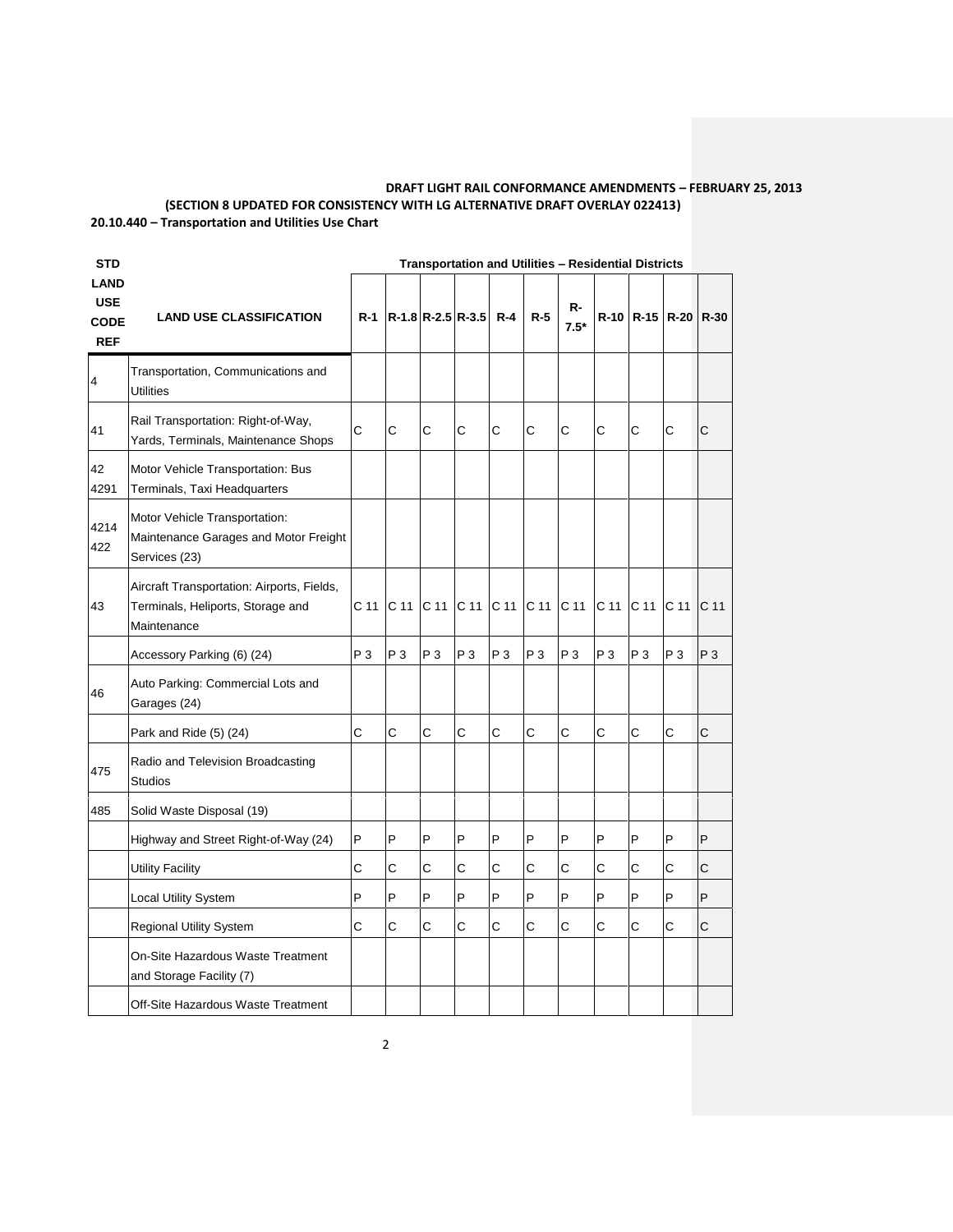| and Storage Facility (8)                                                                               |                  |                  |                  |                  |                  |                  |                  |                  |                  |                  |                  |
|--------------------------------------------------------------------------------------------------------|------------------|------------------|------------------|------------------|------------------|------------------|------------------|------------------|------------------|------------------|------------------|
| <b>Essential Public Facility (20)</b>                                                                  |                  | ІС               | C                | C                | C                | C                | C                | C                | IС               | C                | $\mathsf{C}$     |
| <b>Regional Light Rail Transit Systems and</b><br>Facilities (25)                                      | C/P              | C/P              | C/P              | C/P              | C/P              | C/P              | C/P              | C/P              | C/P              | C/P              | C/P              |
| Wireless Communication Facility (WCF):<br>(without WCF Support Structures)                             | 14,<br>16,<br>21 | 14,<br>16,<br>21 | 14,<br>16,<br>21 | 14,<br>16,<br>21 | 14,<br>16,<br>21 | 14,<br>16,<br>21 | 14.<br>16.<br>21 | 14.<br>16,<br>21 | 14,<br>16,<br>21 | 14,<br>16,<br>21 | 14,<br>16,<br>21 |
| Communication, Broadcast and Relay<br><b>Towers Including WCF Support</b><br>Structures (Freestanding) | 14,<br>16        | 14.<br>16        | 14,<br>16        | 14,<br>16        | 14,<br>16        | 14,<br>16        | 14,<br>16        | 14,<br>16        | 14,<br>16        | 14,<br>16        | 14,<br>16        |

| <b>STD</b>                                             |                                            | <b>Transportation and Utilities - Residential Districts</b> |           |           |                         |           |           |              |           |           |               |           |
|--------------------------------------------------------|--------------------------------------------|-------------------------------------------------------------|-----------|-----------|-------------------------|-----------|-----------|--------------|-----------|-----------|---------------|-----------|
| <b>LAND</b><br><b>USE</b><br><b>CODE</b><br><b>REF</b> | <b>LAND USE</b><br><b>CLASSIFICATION</b>   | $R-1$                                                       |           |           | $R-1.8$ $R-2.5$ $R-3.5$ | R-4       | $R-5$     | R-<br>$7.5*$ | $R-10$    |           | $R-15$ $R-20$ | R-30      |
|                                                        | Satellite Dishes (18)                      | $\mathsf{P}$                                                | P         | P         | <b>P</b>                | IP        | P         | P            | İΡ        | P         | P             |           |
|                                                        | <b>Electrical Utility Facility</b><br>(22) | A/C 22                                                      | A/C<br>22 | A/C<br>22 | A/C<br>22               | A/C<br>22 | A/C<br>22 | A/C<br>22    | A/C<br>22 | A/C<br>22 | A/C<br>22     | A/C<br>22 |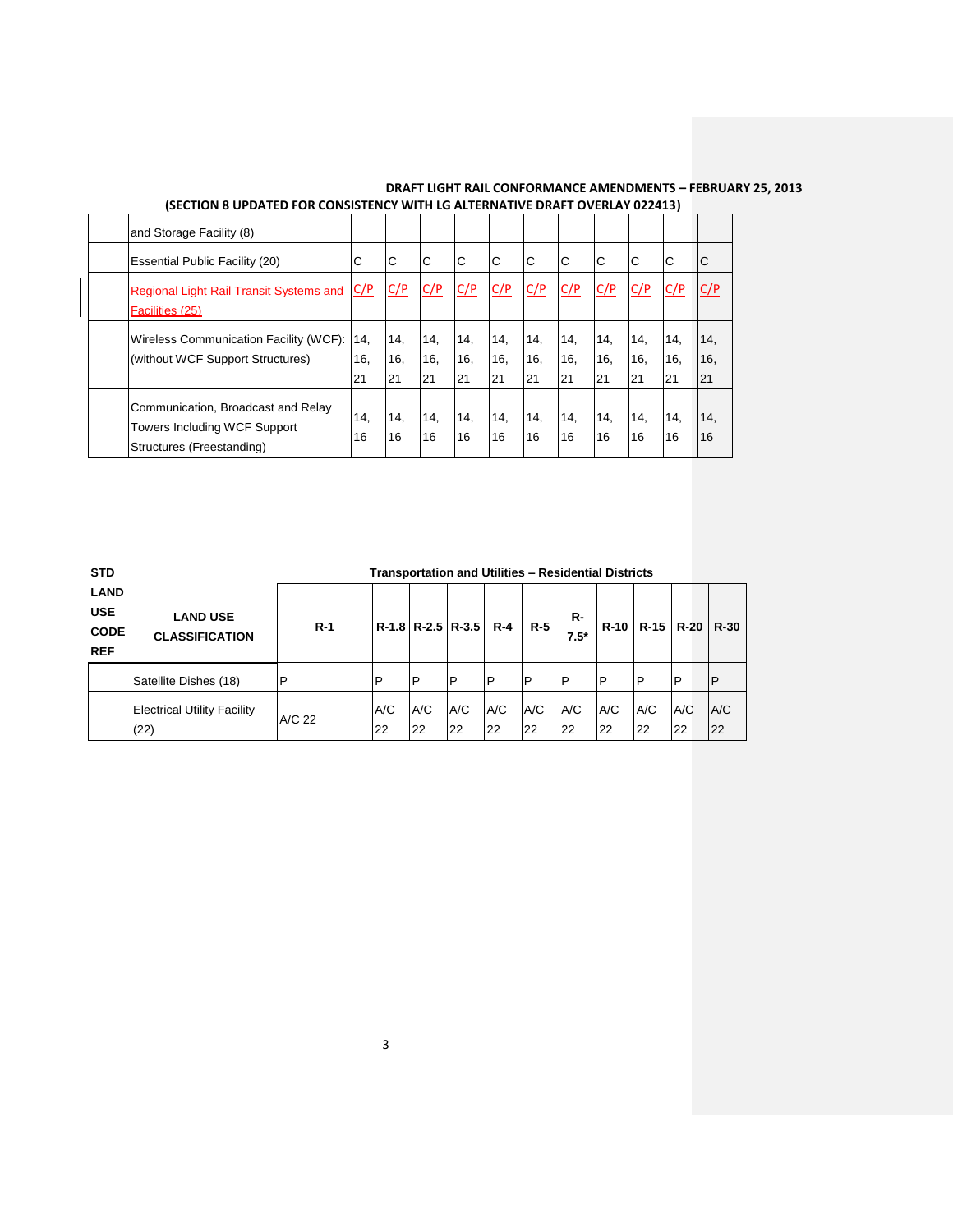# **Chart 20.10.440**

**Uses in land use districts**

| <b>STD</b><br><b>LAND</b><br><b>USE</b> |                                                                                                  | Professional<br>Office | Office      | Office/Limited<br><b>Business</b> | Light        | General<br>Industry Commercial | Neighborhood Community<br><b>Business</b> | <b>Business</b> | Land<br><b>Use</b><br><b>District</b><br>1 | Land<br><b>Use</b><br><b>District</b><br>$\overline{2}$ | Factoria Factoria Factoria<br>Land<br><b>Use</b><br><b>District</b><br>3 |
|-----------------------------------------|--------------------------------------------------------------------------------------------------|------------------------|-------------|-----------------------------------|--------------|--------------------------------|-------------------------------------------|-----------------|--------------------------------------------|---------------------------------------------------------|--------------------------------------------------------------------------|
| <b>CODE</b>                             | <b>LAND USE</b><br>REF CLASSIFICATION                                                            | PO                     | O           | <b>OLB</b>                        | $\mathbf{L}$ | GC                             | <b>NB</b>                                 | <b>CB</b>       | F <sub>1</sub>                             | F <sub>2</sub>                                          | F <sub>3</sub>                                                           |
| 4                                       | Transportation,<br>Communications<br>and Utilities                                               |                        |             |                                   |              |                                |                                           |                 |                                            |                                                         |                                                                          |
| 41                                      | Rail<br>Transportation:<br>Right-of-Way,<br>Yards, Terminals,<br>Maintenance<br>Shops            | $\mathsf{C}$           | $\mathsf C$ | $\mathsf{C}$                      | $\mathsf{C}$ | $\mathsf{C}$                   | $\mathsf{C}$                              | $\mathsf{C}$    | $\mathsf{C}$                               | $\mathsf{C}$                                            | C                                                                        |
| 42<br>4291                              | Motor Vehicle<br>Transportation:<br>Bus Terminals,<br>Taxi Headquarters                          |                        |             |                                   | P            | P                              |                                           | P               | $\mathsf{P}$                               |                                                         |                                                                          |
| 4214<br>422                             | Motor Vehicle<br>Transportation:<br>Maintenance<br>Garages and<br>Motor Freight<br>Services (23) |                        |             |                                   | P            | $\mathsf{C}$                   |                                           |                 |                                            |                                                         |                                                                          |
| 43                                      | Aircraft<br>Transportation:<br>Airports, Fields,<br>Terminals,<br>Heliports, Storage             | C 11                   | C 12        | C <sub>12</sub>                   | C 12         | C <sub>12</sub>                | C <sub>11</sub>                           | C 12            | C <sub>12</sub>                            | C <sub>12</sub>                                         | C <sub>12</sub>                                                          |

**Transportation and Utilities – Nonresidential Districts**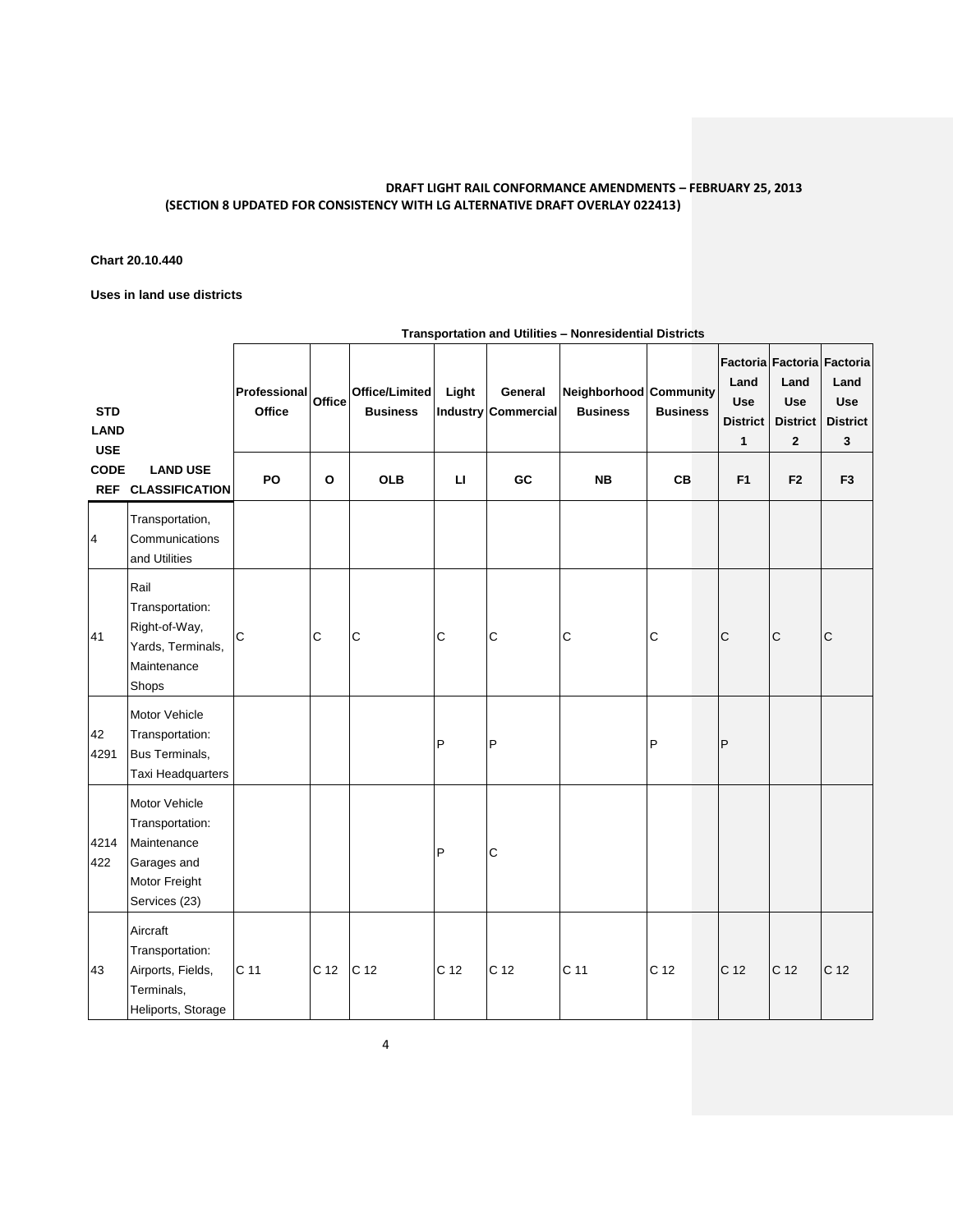|     | and Maintenance                                                                |             |              |             |              |              |              |              |              |                |              |
|-----|--------------------------------------------------------------------------------|-------------|--------------|-------------|--------------|--------------|--------------|--------------|--------------|----------------|--------------|
|     | Accessory Parking $ P $<br>(6)(24)                                             |             | $\vert$ P    | P           | $\mathsf{P}$ | P            | P            | P            | $\mathsf{P}$ | $\mathsf{P}$   | P            |
| 46  | Auto Parking:<br><b>Commercial Lots</b><br>and Garages (24)                    |             |              | $\mathsf C$ | $\mathbf C$  | $\mathsf C$  |              | $\mathsf C$  | $\mathsf{C}$ | $\mathsf C$    | $\mathsf C$  |
|     | Park and Ride (5)<br>(24)                                                      | $\mathsf C$ | $\mathsf{C}$ | $\mathbf C$ | $\mathsf{C}$ | $\mathsf{C}$ | $\mathsf{C}$ | $\mathbf C$  | $\mathsf{C}$ | $\overline{C}$ | $\mathsf{C}$ |
| 475 | Radio and<br>Television<br>Broadcasting<br><b>Studios</b>                      | P           | $\mathsf P$  | P           | P 10         | P 10         |              | P            | $\mathsf{P}$ | $\mathsf{P}$   | P            |
| 485 | Solid Waste<br>Disposal (19)                                                   |             |              |             | $\mathbf C$  |              |              |              |              |                |              |
|     | Highway and<br>Street Right-of-<br>Way (24)                                    | P           | $\mathsf{P}$ | P           | P            | P            | $\mathsf{P}$ | P            | $\mathsf{P}$ | P              | P            |
|     | <b>Utility Facility</b>                                                        | $\mathsf C$ | $\mathbf C$  | $\mathsf C$ | $\mathsf{C}$ | $\mathsf{C}$ | $\mathsf C$  | $\mathsf{C}$ | $\mathsf{C}$ | $\mathsf{C}$   | $\mathsf{C}$ |
|     | <b>Local Utility</b><br>System                                                 | P           | P            | P           | P            | P            | P            | P            | P            | P              | P            |
|     | <b>Regional Utility</b><br>System                                              | $\mathbf C$ | $\mathsf{C}$ | $\mathsf C$ | $\mathsf{C}$ | $\mathsf{C}$ | $\mathsf C$  | $\mathsf C$  | $\mathsf C$  | $\mathsf{C}$   | $\mathsf{C}$ |
|     | On-Site<br>Hazardous Waste<br>Treatment and<br>Storage Facility<br>(7)         |             |              | Α           | Α            | A            | A            | Α            | A            | $\overline{A}$ | Α            |
|     | Off-Site<br>Hazardous Waste<br>Treatment and<br><b>Storage Facility</b><br>(8) |             |              |             | $\mathbf C$  |              |              |              |              |                |              |
|     | <b>Essential Public</b><br>Facility (20)                                       | $\mathbf C$ | $\mathsf{C}$ | C           | $\mathsf C$  | $\mathsf C$  | C            | C            | $\mathsf{C}$ | $\mathsf{C}$   | $\mathsf{C}$ |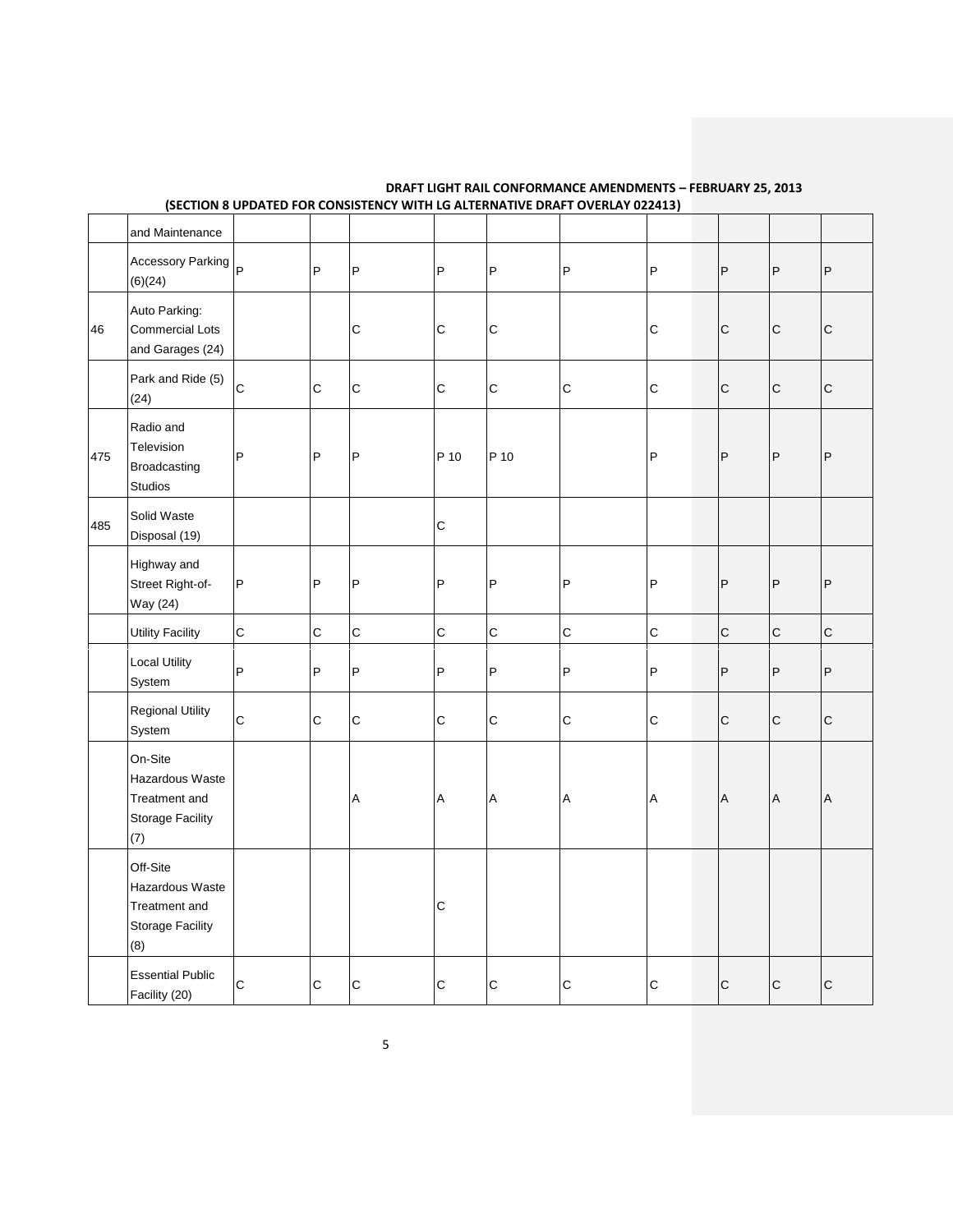| <b>Regional Light</b><br><b>Rail Transit</b><br><b>Systems and</b><br>Facilities (25)                                         | C/P        | C/P           | C/P           | C/P           | C/P        | C/P        | C/P        | C/P           | C/P           | C/P           |
|-------------------------------------------------------------------------------------------------------------------------------|------------|---------------|---------------|---------------|------------|------------|------------|---------------|---------------|---------------|
| Wireless<br>Communication<br>Facility (WCF):<br>(without WCF<br>Support<br>Structures)                                        | 14, 16, 21 | 14,<br>16, 21 | 14, 16, 21    | 14, 16,<br>21 | 14, 16, 21 | 14, 16, 21 | 14, 16, 21 | 14, 16,<br>21 | 14, 16,<br>21 | 14, 16,<br>21 |
| Communication,<br><b>Broadcast and</b><br><b>Relay Towers</b><br>Including WCF<br><b>Support Structures</b><br>(Freestanding) | 14, 16     |               | 14, 16 14, 16 | 14, 16        | 14, 16     | 14, 16     | 14, 16     | 14, 16        | 14, 16        | 14, 16        |

**Transportation and Utilities – Nonresidential Districts**

| <b>STD</b><br><b>LAND</b><br><b>USE</b> |                                            | Professional <br>Office | <b>Office</b> | Office/Limited<br><b>Business</b> | Light        | General<br>Industry Commercial | Neighborhood Community<br><b>Business</b> | <b>Business</b> | Land<br><b>Use</b><br><b>District</b><br>1 | Land<br><b>Use</b><br><b>District</b><br>$\mathbf{2}$ | Factoria Factoria Factoria<br>Land<br><b>Use</b><br><b>District</b><br>3 | <b>STD</b><br><b>LAND</b><br><b>USE</b> |
|-----------------------------------------|--------------------------------------------|-------------------------|---------------|-----------------------------------|--------------|--------------------------------|-------------------------------------------|-----------------|--------------------------------------------|-------------------------------------------------------|--------------------------------------------------------------------------|-----------------------------------------|
| <b>CODE</b><br><b>REF</b>               | <b>LAND USE</b><br><b>CLASSIFICATION</b>   | <b>PO</b>               | $\Omega$      | <b>OLB</b>                        | п            | GC                             | <b>NB</b>                                 | CВ              | F <sub>1</sub>                             | F <sub>2</sub>                                        | F <sub>3</sub>                                                           | <b>CODE</b><br><b>REF</b>               |
|                                         | Satellite Dishes<br>(18)                   | D                       | P             | $\mathsf{P}$                      | $\mathsf{P}$ | P                              | P                                         | P               | $\mathsf{P}$                               | $\mathsf{P}$                                          | P                                                                        |                                         |
|                                         | <b>Electrical Utility</b><br>Facility (22) | A/C 22                  | A/C<br>22     | A/C 22                            | A/C 22       | A/C 22                         | A/C 22                                    | A/C 22          | A/C 22                                     | A/C 22                                                | A/C 22                                                                   |                                         |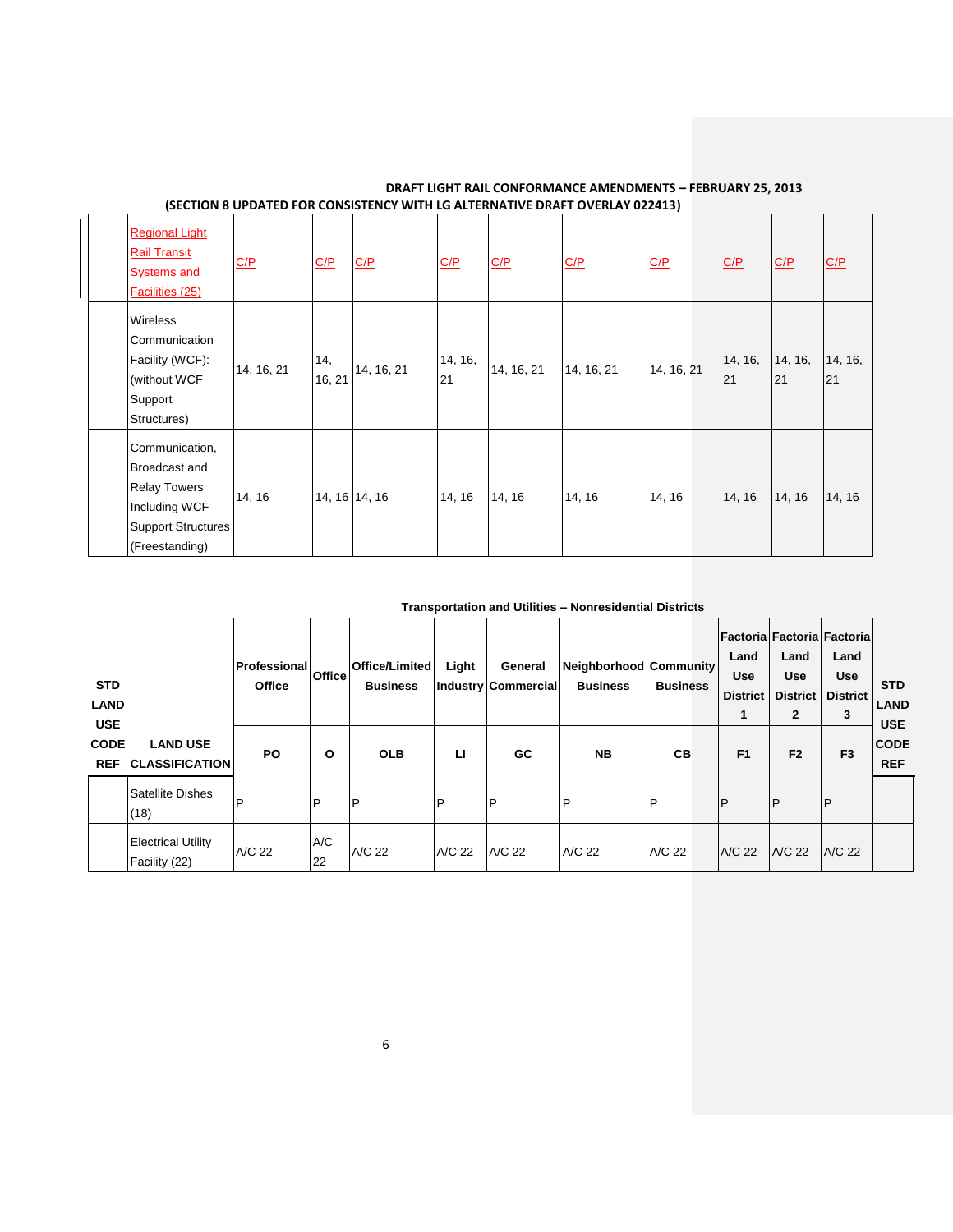### **Chart 20.10.440**

**Uses in land use districts**

|                                         |                                                                                                | <b>Transportation and Utilities – Downtown Districts</b> |                                                  |                                                                  |                                                          |                                                              |                                                                                          |  |  |
|-----------------------------------------|------------------------------------------------------------------------------------------------|----------------------------------------------------------|--------------------------------------------------|------------------------------------------------------------------|----------------------------------------------------------|--------------------------------------------------------------|------------------------------------------------------------------------------------------|--|--|
| <b>STD</b><br><b>LAND</b><br><b>USE</b> |                                                                                                | Office<br><b>District 1</b>                              | Downtown Downtown<br><b>Office</b><br>District 2 | <b>Downtown</b><br><b>Mixed</b><br><b>Use</b><br><b>District</b> | <b>Downtown</b><br><b>Residential</b><br><b>District</b> | <b>Downtown</b><br>Old<br><b>Bellevue</b><br><b>District</b> | <b>Downtown</b><br><b>Office</b><br>and<br>Limited<br><b>Business</b><br><b>District</b> |  |  |
| <b>CODE</b><br><b>REF</b>               | <b>LAND USE CLASSIFICATION</b>                                                                 | <b>DNTN</b><br>$O-1$                                     | <b>DNTN</b><br>$O-2$                             | <b>DNTN</b><br><b>MU</b>                                         | <b>DNTN</b><br>R                                         | <b>DNTN</b><br><b>OB</b>                                     | <b>DNTN</b><br><b>OLB</b>                                                                |  |  |
| 4                                       | Transportation, Communications and<br><b>Utilities</b>                                         |                                                          |                                                  |                                                                  |                                                          |                                                              |                                                                                          |  |  |
| 41                                      | Rail Transportation: Right-of-Way,<br>Yards, Terminals, Maintenance Shops                      |                                                          |                                                  |                                                                  |                                                          |                                                              |                                                                                          |  |  |
| 42<br>4291                              | Motor Vehicle Transportation: Bus<br>Terminals, Taxi Headquarters                              | Α                                                        | A                                                | A                                                                |                                                          |                                                              | Α                                                                                        |  |  |
| 4214<br>422                             | Motor Vehicle Transportation:<br>Maintenance Garages and Motor<br>Freight Services (23)        | S                                                        | S                                                | $\mathsf S$                                                      |                                                          |                                                              | S                                                                                        |  |  |
| 43                                      | Aircraft Transportation: Airports, Fields,<br>Terminals, Heliports, Storage and<br>Maintenance | A 11                                                     | A 11                                             | A 12                                                             |                                                          |                                                              | A 11                                                                                     |  |  |
|                                         | Accessory Parking (6) (24)                                                                     | P 4                                                      | P 4                                              | P <sub>4</sub>                                                   | P <sub>4</sub>                                           | P <sub>4</sub>                                               | P <sub>4</sub>                                                                           |  |  |
| 46                                      | Auto Parking: Commercial Lots and<br>Garages (24)                                              | P 13                                                     | P 13                                             | P 13                                                             | A                                                        | P 13                                                         | P 13                                                                                     |  |  |
|                                         | Park and Ride (5) (24)                                                                         |                                                          |                                                  | Α                                                                |                                                          |                                                              | Α                                                                                        |  |  |
| 475                                     | Radio and Television Broadcasting<br><b>Studios</b>                                            | P                                                        | P                                                | P                                                                |                                                          | P                                                            | P                                                                                        |  |  |
| 485                                     | Solid Waste Disposal (19)                                                                      |                                                          |                                                  |                                                                  |                                                          |                                                              |                                                                                          |  |  |
|                                         | Highway and Street Right-of-Way (24)                                                           | P                                                        | P                                                | P                                                                | P                                                        | P                                                            | P                                                                                        |  |  |
|                                         | <b>Utility Facility</b>                                                                        | C                                                        | С                                                | C                                                                | C                                                        | C                                                            | C                                                                                        |  |  |

**Transportation and Utilities – Downtown Districts**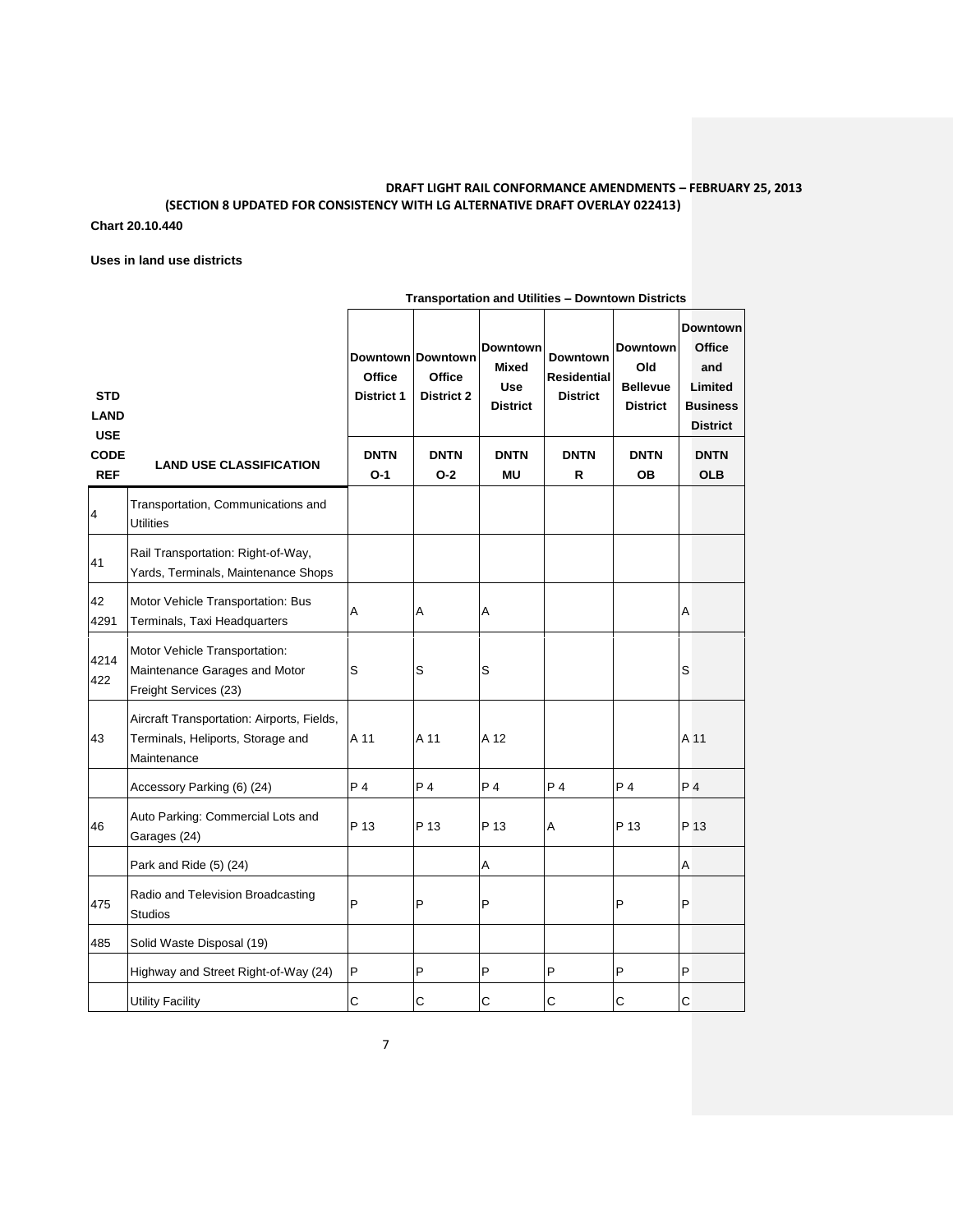| (SECTION 6 OF DATED FOR CONSISTENCT WITH EQ ALTERNATIVE DIMIT OVEREAT 022413)                   |            |            |            |            |            |            |  |  |  |
|-------------------------------------------------------------------------------------------------|------------|------------|------------|------------|------------|------------|--|--|--|
| <b>Local Utility System</b>                                                                     | P          | P          | P          | P          | P          | P          |  |  |  |
| <b>Regional Utility System</b>                                                                  | С          | С          | C          | C          | С          | C          |  |  |  |
| On-Site Hazardous Waste Treatment<br>and Storage Facility (7)                                   | A          | ΙA         | A          | A          | A          | ΙA         |  |  |  |
| Off-Site Hazardous Waste Treatment<br>and Storage Facility (8)                                  |            |            |            |            |            |            |  |  |  |
| Essential Public Facility (20)                                                                  | С          | С          | C          | С          | С          | ІС         |  |  |  |
| <b>Regional Light Rail Transit Systems and</b><br>Facilities (25)                               | C/P        | C/P        | C/P        | C/P        | C/P        | C/P        |  |  |  |
| <b>Wireless Communication Facility</b><br>(WCF): (without WCF Support)<br>Structures)           | 14, 16, 21 | 14, 16, 21 | 14, 16, 21 | 14, 16, 21 | 14, 16, 21 | 14, 16, 21 |  |  |  |
| Communication, Broadcast and Relay<br>Towers Including WCF Support<br>Structures (Freestanding) | 14, 16     | 14, 16     | 14, 16     | 14, 16     | 14, 16     | 14, 16     |  |  |  |

| <b>STD</b><br><b>LAND</b><br><b>USE</b> |                                  | Downtown Downtown<br>Office<br><b>District 1</b> | <b>Office</b><br><b>District 2</b> | <b>Downtown</b><br>Mixed<br><b>Use</b><br><b>District</b> | <b>Downtown</b><br>Residential<br><b>District</b> | <b>Downtown</b><br>Old<br><b>Bellevue</b><br><b>District</b> |   | <b>Downtown</b><br><b>Office</b><br>and<br>Limited<br><b>Business</b><br><b>District</b> |
|-----------------------------------------|----------------------------------|--------------------------------------------------|------------------------------------|-----------------------------------------------------------|---------------------------------------------------|--------------------------------------------------------------|---|------------------------------------------------------------------------------------------|
| <b>CODE</b><br><b>REF</b>               | <b>LAND USE CLASSIFICATION</b>   | <b>DNTN</b><br>$O-1$                             | <b>DNTN</b><br>$O-2$               | <b>DNTN</b><br>MU                                         | <b>DNTN</b><br>R                                  | <b>DNTN</b><br><b>OB</b>                                     |   | <b>DNTN</b><br><b>OLB</b>                                                                |
|                                         | Satellite Dishes (18)            | $\mathsf{P}$                                     | P                                  | $\mathsf{P}$                                              | $\mathsf{P}$                                      | P                                                            | P |                                                                                          |
|                                         | Electrical Utility Facility (22) | A/C 22                                           | A/C 22                             | A/C 22                                                    | A/C 22                                            | A/C 22                                                       |   | A/C 22                                                                                   |

#### **Add Footnote (25) to "Essential Public Facility" land use classification**

**(25) Refer to LUC Part 20.25M, Light Rail Overlay District, for specific requirements applicable to EPF defined as a Regional Light Rail Transit Facility or Regional Light Rail Transit System pursuant to LUC 20.25M.020. A conditional use permit is not required when the City Council has**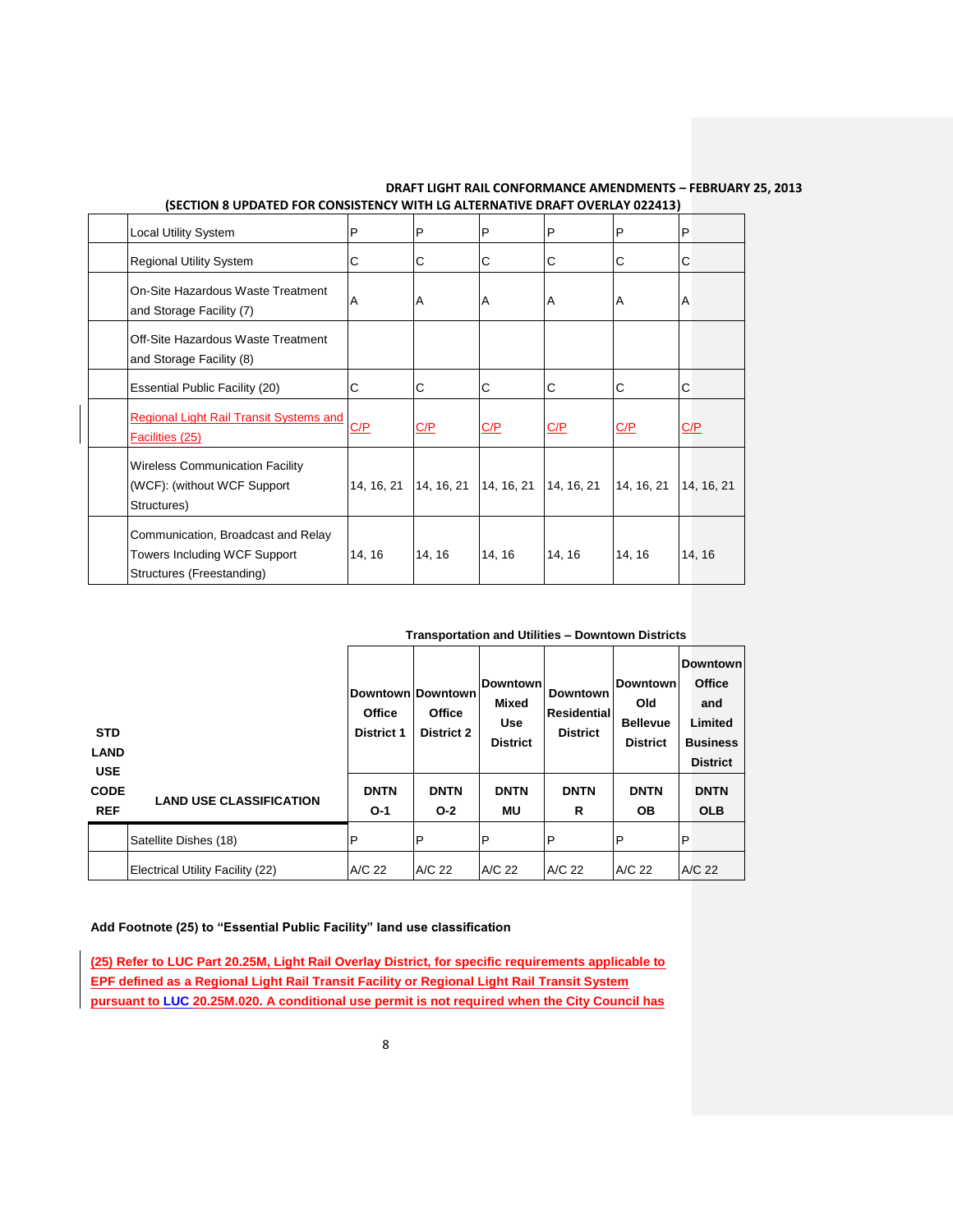**(SECTION 8 UPDATED FOR CONSISTENCY WITH LG ALTERNATIVE DRAFT OVERLAY 022413) approved a Regional Light Rail Transit Facility or Regional Light Rail Transit System by resolution or ordinance, or by a development agreement authorized by Chapter 36.70B RCW and consistent with LUC 20.25M.030.B.1.**

Section 2. Section 20.25A.020.D of the Bellevue Land Use Code is hereby amended as follows:

## **Section 20.25A.020**

. . . .

- **D. Floor Area Ratio Computation – Right-of-Way Designation.**
	- 1. General. Land which is dedicated to the City of Bellevue for right-of-way or to accommodate the linear alignment of a RLRT System without compensation to the owner in conformance with paragraph D.2 of this section is included in land area for the purpose of computing maximum FAR notwithstanding LUC 20.50.020, floor area ratio (FAR).
	- 2. Special Dedications.
		- a. A property owner may make a special dedication by conveying land identified for right-of-way or linear alignment of a RLRT System acquisition in a Transportation Facilities Plan of the Comprehensive Plan, the Transportation Facilities Plan adopted by the City Council or the Capital Investment Program Plan to the City of Bellevue by an instrument approved by the City Attorney.
		- b. A property owner may also make a special dedication by conveying land identified by the Director of Transportation as necessary for safety or operational improvement projects.
	- 3. Recording Requirements. The Director of the Development Services Department must record the amount (square footage) of floor area earned by area dedicated in conformance with paragraph D.2 of this section and the increase in maximum building height acquired in conformance with subsection B.4.c of this section with the King County Division of Recorder's Office or its successor agencyand Elections and with the Bellevue City Clerk.

Section 3. Section 20.25D.070 – Transportation and Utilities Uses in Bel-Red Land Use Districts chart of the Bellevue Land Use Code is hereby amended as follows:

#### **Chart 20.25D.070**

**Transportation and Utilities Uses in Bel-Red Land Use Districts[.](http://www.codepublishing.com/wa/bellevue/LUC/BellevueLUC2025D.html#225)<sup>1</sup>**

**Transportation and Utilities – Bel-Red Districts**

**Comment [cvh1]:** Dimensional requirements for setbacks provided in the Light Rail Overlay at LUC 20.25M.040.B.2. Conformance amendments not necessary for the Public Hearing Draft version.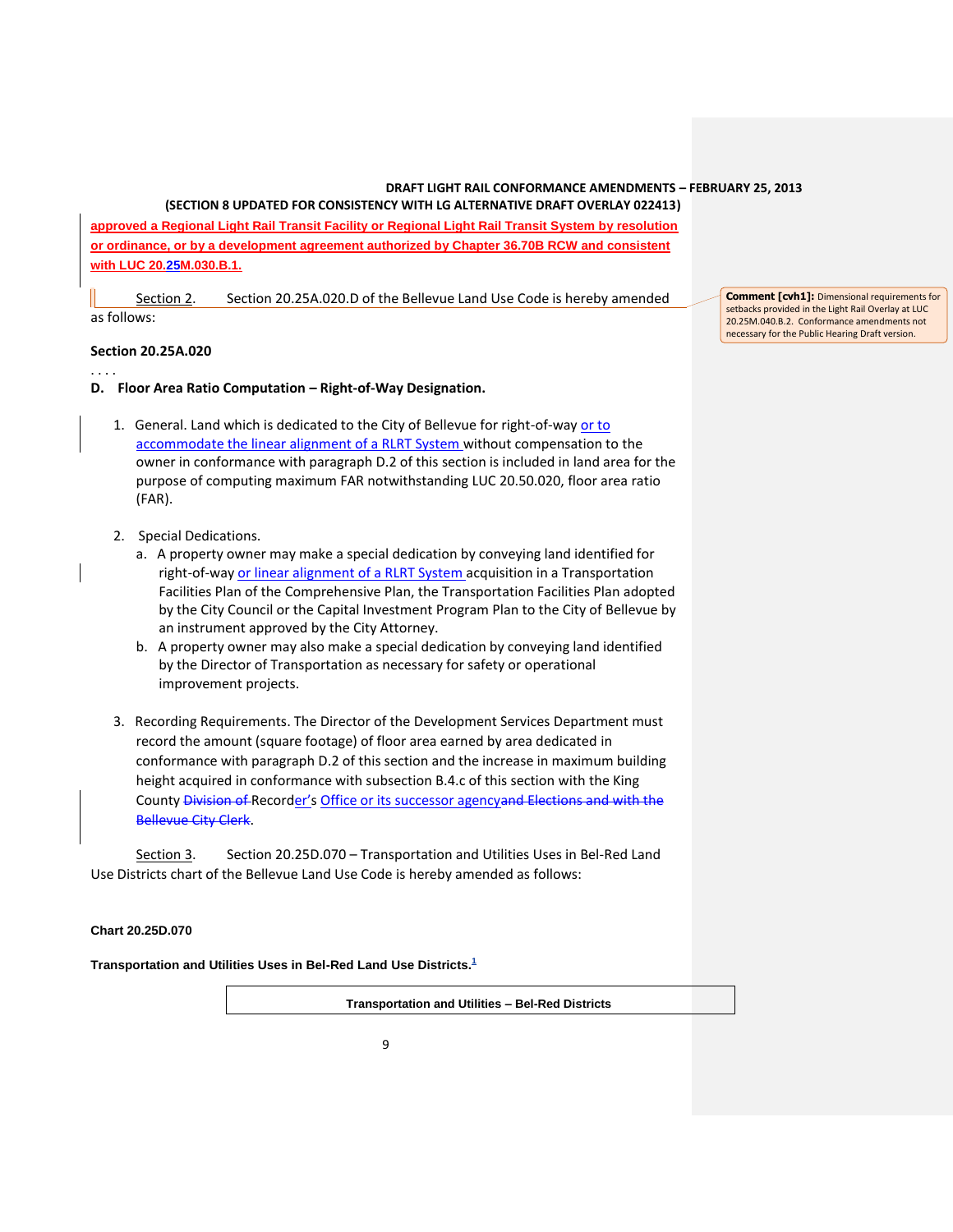| <b>STD</b><br><b>LAND</b><br><b>USE</b><br><b>CODE</b> | <b>LAND USE</b><br><b>REF CLASSIFICATION</b>                                                            | <b>Bel-Red</b><br><b>Medical</b><br>BR-MO/<br>$MO-1$ | <b>Bel-Red Office</b><br>Office/NodeResidential/Nodes<br>BR-OR/<br><b>OR-1 OR-2</b> | <b>Bel-Red</b><br><b>Residential</b><br><b>Commercial</b><br><b>Nodes</b><br>BR-<br><b>RC-1 RC-2</b><br>$RC-3$ | <b>Bel-Red</b><br><b>BR-R</b> | <b>Bel-Red</b><br>General<br>Residential Commercial Residential Transition<br><b>BR-GC</b> | <b>Bel-Red</b><br><b>CommercialResidential</b><br><b>BR-CR</b> |   | <b>Bel-Red</b><br><b>Office</b><br><b>BR-ORT</b> |
|--------------------------------------------------------|---------------------------------------------------------------------------------------------------------|------------------------------------------------------|-------------------------------------------------------------------------------------|----------------------------------------------------------------------------------------------------------------|-------------------------------|--------------------------------------------------------------------------------------------|----------------------------------------------------------------|---|--------------------------------------------------|
| 4                                                      | Transportation,<br>Communications<br>and Utilities                                                      |                                                      |                                                                                     |                                                                                                                |                               |                                                                                            |                                                                |   |                                                  |
| 41                                                     | Rail<br>Transportation:<br>Right-of-Way,<br>Yards, Terminals,<br>Maintenance<br>Shops                   | C/C                                                  | C/C                                                                                 | С                                                                                                              | С                             | С                                                                                          | С                                                              | C |                                                  |
| 42<br>4291                                             | Motor Vehicle<br>Transportation:<br>Bus Terminals,<br>Taxi Headquarters                                 |                                                      |                                                                                     |                                                                                                                |                               | С                                                                                          |                                                                |   |                                                  |
| 4214<br>422                                            | Motor Vehicle<br>Transportation:<br>Maintenance<br>Garages and<br>Motor Freight<br>Services (15)        | C/                                                   | C/                                                                                  |                                                                                                                |                               | С                                                                                          |                                                                |   |                                                  |
| 43                                                     | Aircraft<br>Transportation:<br>Airports, Fields,<br>Terminals,<br>Heliports, Storage<br>and Maintenance | C 1                                                  | C <sub>1</sub>                                                                      |                                                                                                                |                               |                                                                                            |                                                                |   |                                                  |
|                                                        | Accessory Parking<br>P/P<br>(2,3,16)                                                                    |                                                      | P/P                                                                                 | Þ                                                                                                              | $P_4$                         | P                                                                                          | Þ                                                              | P |                                                  |
| 46                                                     | Auto Parking<br><b>Commercial Lots</b><br>and Garages (5,                                               | /P                                                   | /P                                                                                  | b                                                                                                              |                               |                                                                                            |                                                                |   |                                                  |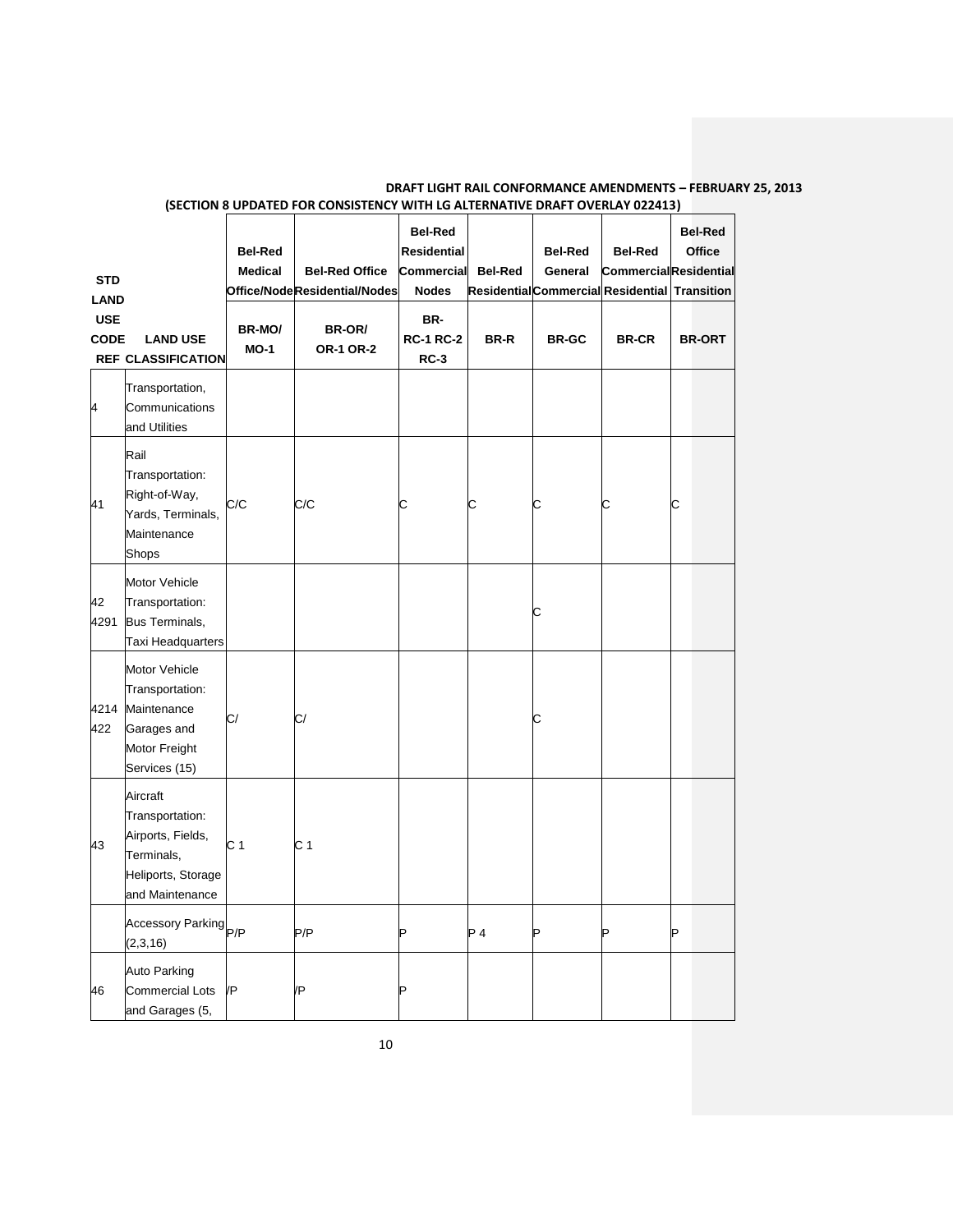| <b>DRAFT LIGHT RAIL CONFORMANCE AMENDMENTS - FEBRUARY 25. 2013</b>           |
|------------------------------------------------------------------------------|
| (SECTION 8 UPDATED FOR CONSISTENCY WITH LG ALTERNATIVE DRAFT OVERLAY 022413) |

|     | 16)                                                                                      |                   |                |                                           |            |            |                   |                   |
|-----|------------------------------------------------------------------------------------------|-------------------|----------------|-------------------------------------------|------------|------------|-------------------|-------------------|
|     | Park and Ride (6,<br>16)                                                                 |                   | C/C            | C                                         |            |            |                   |                   |
| 475 | Radio and<br>Television<br><b>Broadcasting</b><br><b>Studios</b>                         |                   |                |                                           |            |            |                   |                   |
| 485 | Solid Waste<br>Disposal (7)                                                              |                   |                |                                           |            |            |                   |                   |
|     | Highway and<br>Street Right-of-<br>Way (8, 16)                                           | P                 | P/P            | P                                         | P          | P          |                   | Þ                 |
|     | <b>Utility Facility</b>                                                                  | С                 | C/C            | С                                         | С          | С          | С                 | С                 |
|     | <b>Local Utility</b><br>System                                                           |                   | P/P            | P                                         | Þ          | P          | P                 | Þ                 |
|     | <b>Regional Utility</b><br>System                                                        | С                 | C/C            | C                                         | c          | C          | C                 | C                 |
|     | On- and Off-Site<br><b>Hazardous Waste</b><br>Treatment and<br><b>Storage Facilities</b> |                   |                |                                           |            |            |                   |                   |
|     | <b>Essential Public</b><br>Facility (9)                                                  | C                 | C/C            | C                                         | C          | C          | C                 | C                 |
|     | <b>Regional Light</b><br><b>Rail Transit</b><br><b>Systems and</b><br>Facilities (17)    | <u>C/P</u>        | C/P            | C/P                                       | <u>C/P</u> | <u>C/P</u> | <u>C/P</u>        | C/P               |
|     | Wireless<br>Communication<br>Facility (WCF):<br>(without WCF<br>Support<br>Structures)   | 10, 11, and<br>12 | 10, 11, and 12 | 10, 11, and 10, 11, and 10, 11, and<br>12 | 12         | 12         | 10, 11, and<br>12 | 10, 11, and<br>12 |
|     | Communication,<br>Broadcast and                                                          | 10, 11            | 10, 11         | 10, 11                                    | 10, 11     | 10, 11     | 10, 11            | 10, 11            |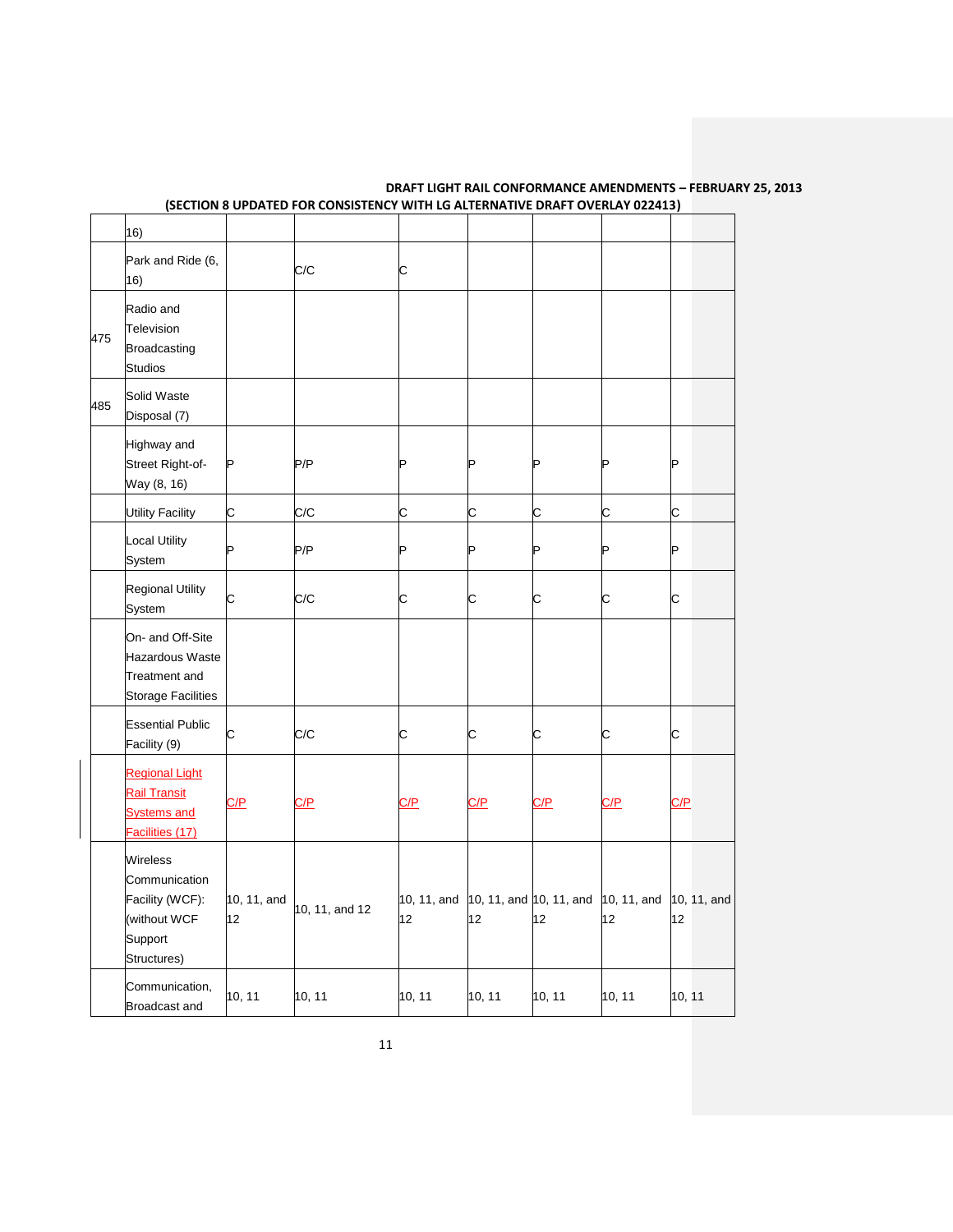| <b>Relay Towers</b><br>Including WCF<br><b>Support Structures</b><br>(Freestanding) |         |         |     |     |     |     |     |
|-------------------------------------------------------------------------------------|---------|---------|-----|-----|-----|-----|-----|
| <b>Satellite Dishes</b><br>(13)                                                     | D       | P/P     |     | P   | םו  |     | D   |
| <b>Electrical Utility</b><br>Facility (14)                                          | A C/A C | A C/A C | A C | A C | A C | A C | A C |

**. . . .** 

### **Add Footnote (17) to "Essential Public Facility" land use classification**

**(17) Refer to Part 20.25M LUC, Light Rail Overlay District, for specific requirements applicable to EPF defined as a Regional Light Rail Transit Facility or Regional Light Rail Transit System pursuant to 20.25M.020. A conditional use permit is not required when the City Council has approved a Regional Light Rail Transit Facility or Regional Light Rail Transit System by resolution or ordinance, or by a development agreement authorized by Chapter 36.70B RCW and consistent with LUC 20.25M.030.B.1.**

Section 4. Section 20.25D.080.D of the Bellevue Land Use Code is hereby amended as follows:

## **D. Floor Area Ratio Earned from Special Dedications and Transfers.**

- 1. General. Land that is dedicated to the City of Bellevue for right-of-way or to accommodate the linear alignment of a RLRT System, parks, or open space, without compensation to the owner, may be used for the purpose of computing maximum FAR notwithstanding the definition of floor area ratio in LUC 20.50.020; provided, that the requirements of subsection D.2 or D.3 of this section are met. The Director shall calculate the amount of square footage earned for transfer. Any dedication for which a transfer is earned under this subsection D is not eligible to earn additional bonus under Chart 20.25D.090.C.2.
- 2. Right-of-Way and Linear Alignment of a RLRT System Special Dedications. The special dedication provisions of LUC 20.30V.170.B do not apply in the Bel-Red subarea.
	- a. Eligible Right-of-Way Identified in an Adopted Plan or Document. A property owner may make special dedication by conveying land identified for right-of-way or linear alignment of a RLRT System acquisition in a Transportation Facilities Plan of the Comprehensive Plan, the Transportation Facilities Plan adopted by the City Council, the Capital Investment Program Plan or the street development standards of LUC 20.25D.140 by an instrument approved by the City Attorney.
	- b. Eligible Right-of-Way Not Otherwise Identified. A property owner may make a special dedication by conveying land identified by the Director of Transportation as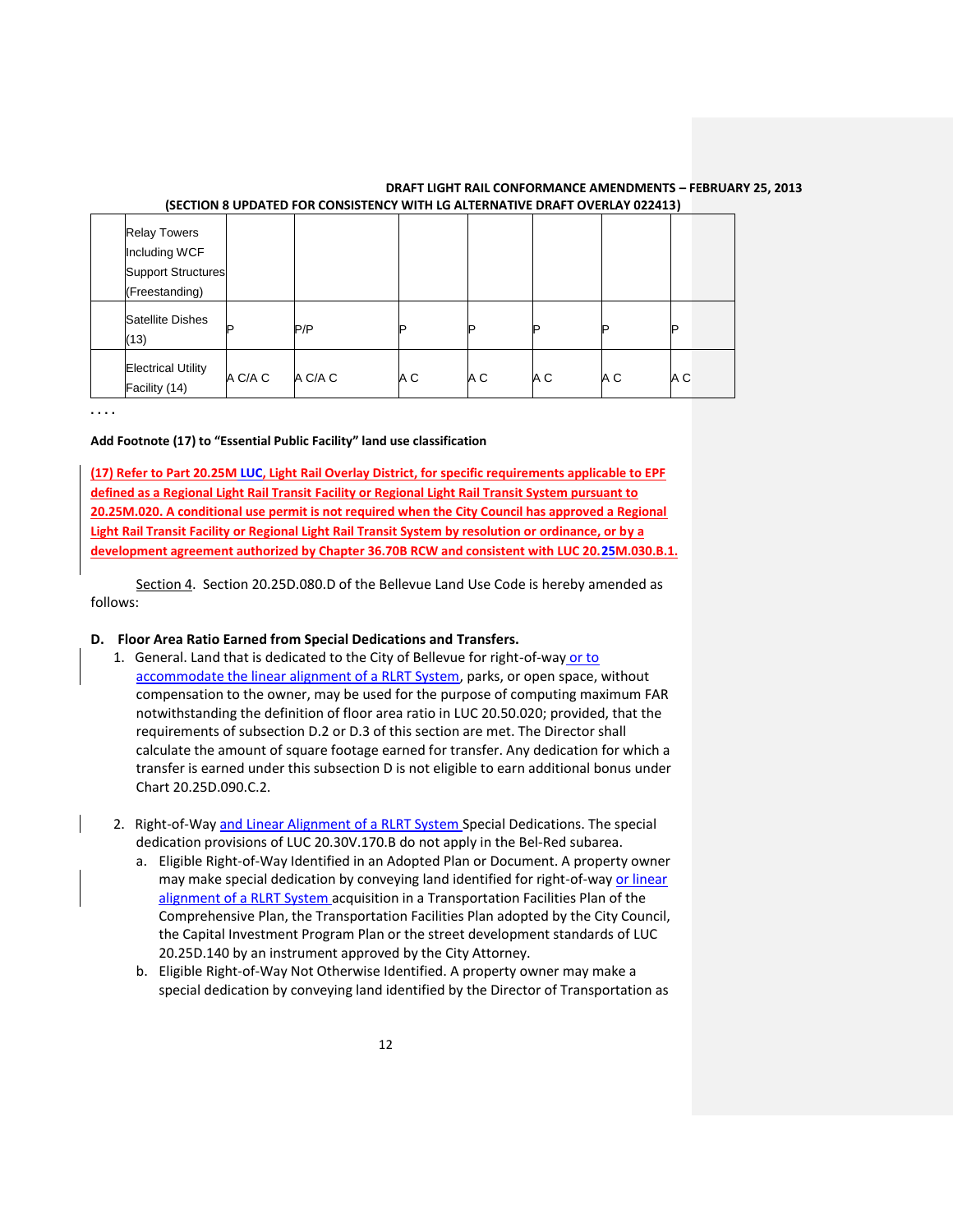**(SECTION 8 UPDATED FOR CONSISTENCY WITH LG ALTERNATIVE DRAFT OVERLAY 022413)** necessary for safety or operational improvement projects by an instrument approved by the City Attorney.

c. Floor Area Earned. The floor area available to transfer shall be equal to that permitted through the base and maximum FAR limits that apply to the square footage of the area to be dedicated in conformance with this subsection D.2 and shall be included in the project limit for the purpose of computing maximum FAR. The transfer FAR shall be calculated based on applicable land use district regulations for the dedication area and may include FAR earned through the amenity incentive system if permitted by the land use district.

**. . . .** 

Section 5. Section 20.25H.055.B of the Bellevue Land Use Code is hereby amended as follows:

# **20.25H.055.B Uses and Development Allowed within Critical Areas**

The following chart lists uses and development that may be allowed in a critical area, critical area buffer, or critical area structure setback. The sections noted in the chart for each use or activity and critical area refer to the applicable performance standards that must be met.

|                          |                | <b>Type of Critical Area</b> |                |                   |                |                                                           |  |  |
|--------------------------|----------------|------------------------------|----------------|-------------------|----------------|-----------------------------------------------------------|--|--|
|                          |                | <b>Streams</b>               | Wetlands       | <b>Shorelines</b> | $Areas^7$      | Geologic Hazard   Areas of Special<br><b>Flood Hazard</b> |  |  |
| <b>Allowed Use</b>       | Repair and     | 20.25H.055.C.1               | 20.25H.055.C.1 | 20.25H.055.C.1    | 20.25H.055.C.1 | 20.25H.055.C.1                                            |  |  |
| or                       |                | maintenance 20.25H.080.A     | 20.25H.100     | 20.25E.080.B      | 20.25H.125     | 20.25H.180.C                                              |  |  |
| Development of parks and |                |                              |                | 20.25E.080.P      |                | 20.25H.180.D.2                                            |  |  |
|                          | parks          |                              |                |                   |                |                                                           |  |  |
|                          | facilities,    |                              |                |                   |                |                                                           |  |  |
|                          | including      |                              |                |                   |                |                                                           |  |  |
|                          | trails $1, 2$  |                              |                |                   |                |                                                           |  |  |
|                          | Repair and     | 20.25H.055.C.1               | 20.25H.055.C.1 | 20.25H.055.C.1    | 20.25H.055.C.1 | 20.25H.055.C.1                                            |  |  |
|                          | maintenance    | 20.25H,080.A                 | 20.25H.100     | 20.25E.080.B      | 20.25H.125     | 20.25H.180.C                                              |  |  |
|                          | of utility     |                              |                | 20.25E,080.U      |                |                                                           |  |  |
|                          | facilities,    |                              |                |                   |                |                                                           |  |  |
|                          | utility        |                              |                |                   |                |                                                           |  |  |
|                          | systems,       |                              |                |                   |                |                                                           |  |  |
|                          | stormwater     |                              |                |                   |                |                                                           |  |  |
|                          | facilities and |                              |                |                   |                |                                                           |  |  |
|                          | essential      |                              |                |                   |                |                                                           |  |  |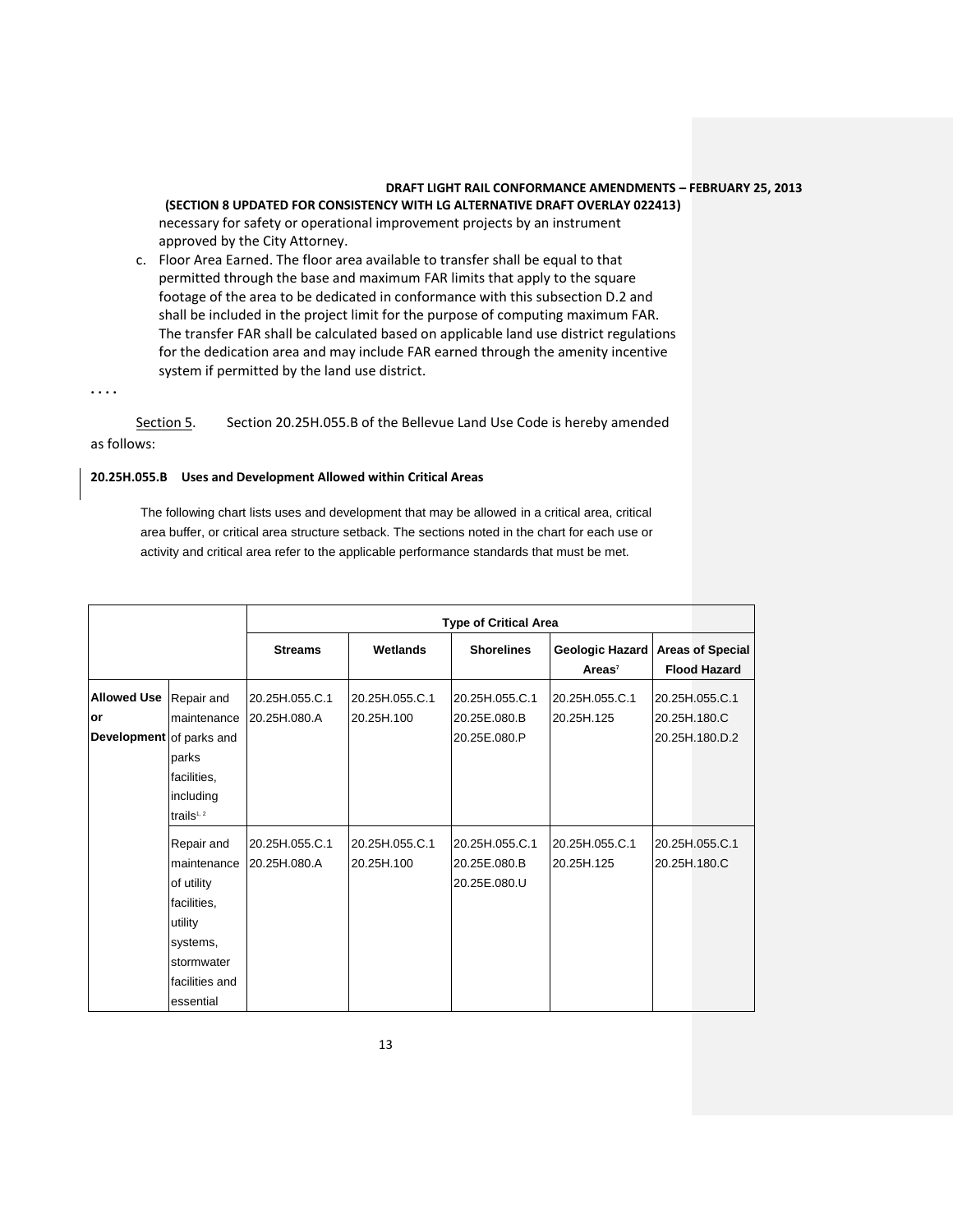| public<br>facilities <sup>1,2</sup>                                                                                                                                 |                                                    |                                                  |                                                                                     |                              |              |                                    |
|---------------------------------------------------------------------------------------------------------------------------------------------------------------------|----------------------------------------------------|--------------------------------------------------|-------------------------------------------------------------------------------------|------------------------------|--------------|------------------------------------|
| Repair and<br>maintenance<br>of public<br>rights-of-way,<br>private roads.<br>access<br>easements,<br>surface<br>parking<br>areas, and<br>driveways <sup>1, 2</sup> | 20.25H.055.C.1<br>20.25H.080.A                     | 20.25H.055.C.1<br>20.25H.100                     | 20.25H.055.C.1<br>20.25E.080.B<br>20.25E.080.H<br>20.25E.080.R                      | 20.25H.055.C.1<br>20.25H.125 | 20.25H.180.C | 20.25H.055.C.1                     |
| Repair and<br>maintenance<br>of bridges<br>and<br>culverts <sup>1, 2</sup>                                                                                          | 20.25H.055.C.1<br>20.25H.080.A                     | 20.25H.055.C.1<br>20.25H.100                     | 20.25H.055.C.1<br>20.25E.080.B<br>20.25E.080.R                                      | 20.25H.055.C.1<br>20.25H.125 | 20.25H.180.C | 20.25H.055.C.1                     |
| Construction<br>staging <sup>1, 2, 11</sup>                                                                                                                         | 20.25H.055.C.1<br>20.25H.080.A                     | 20.25H.055.C.1<br>20.25H.100                     | 20.25H.055.C.1<br>20.25E.080.B<br>20.25E.080.H                                      | 20.25H.055.C.1<br>20.25H.125 | 20.25H.180.C | 20.25H.055.C.1                     |
| Existing<br>agricultural<br>activeities <sup>2</sup>                                                                                                                | 20.25H.055.C.1<br>20.25H.055.C.3.a<br>20.25H.080.A | 20.25H.055.C.1<br>20.25H.055.C.3.a<br>20.25H.100 | 20.25H.055.C.1<br>20.25H.055.C.3.a 20.25H.055.C.3.a<br>20.25E.080.B<br>20.25E.080.C | 20.25H.055.C.1<br>20.25H.125 | 20.25H.180.C | 20.25H.055.C.1<br>20.25H.055.C.3.a |
| Emergency<br>actions                                                                                                                                                | 20.25H.055.C.3.b                                   | 20.25H.055.C.3.b                                 | 20.25H.055.C.3.b 20.25H.055.C.3.b                                                   |                              |              | 20.25H.055.C.3.b                   |
| New or<br>expanded<br>utility<br>facilities,<br>utility<br>systems,<br>stormwater<br>facilities <sup>3</sup>                                                        | 20.25H.055.C.2<br>20.25H.080.A<br>20.25H.080.B     | 20.25H.055.C.2<br>20.25H.100                     | 20.25H.055.C.2<br>20.25E.080.B<br>20.25E.080.U                                      | 20.25H.055.C.2<br>20.25H.125 | 20.25H.180.C | 20.25H.055.C.2                     |
| New or<br>expanded                                                                                                                                                  | 20.25H.055.C.2<br>20.25H.080.A                     | 20.25H.055.C.2<br>20.25H.100                     | 20.25H.055.C.2<br>20.25E.080.B                                                      | 20.25H.055.C.2<br>20.25H.125 | 20.25H.180.C | 20.25H.055.C.2                     |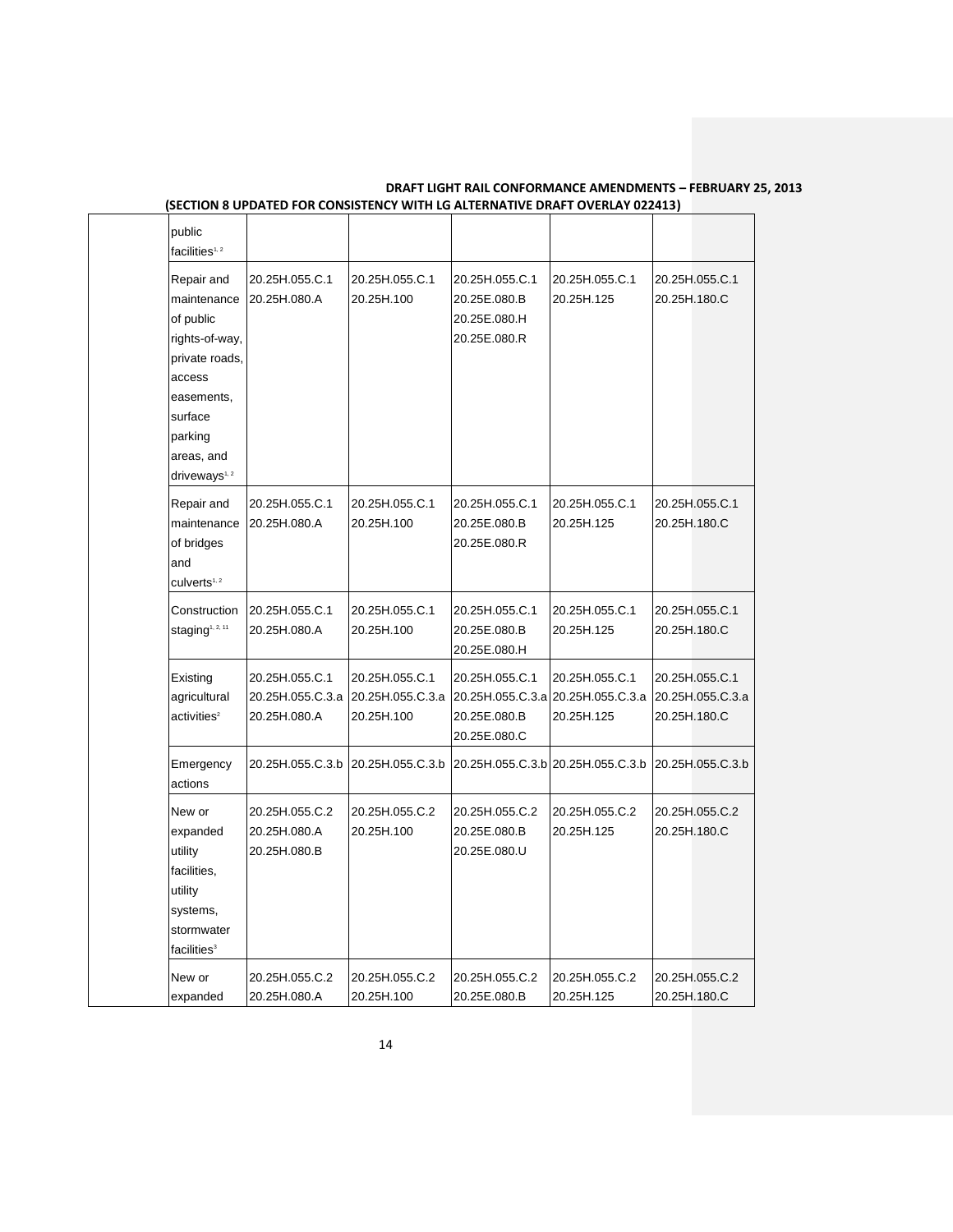|                                                                 | essential<br>public<br>facilities (12)                                                                       | 20.25H.080.B                                                                        |                                                                                      |                                                                                     |                                                                  |              | 20.25H.180.D.3                                       |
|-----------------------------------------------------------------|--------------------------------------------------------------------------------------------------------------|-------------------------------------------------------------------------------------|--------------------------------------------------------------------------------------|-------------------------------------------------------------------------------------|------------------------------------------------------------------|--------------|------------------------------------------------------|
| <b>Allowed Use</b><br>or<br>Development   measures <sup>4</sup> | Public flood<br>protection                                                                                   | 20.25H.055.C.2<br>20.25H.055.C.3.c<br>20.25H.080.A<br>20.25H.080.B                  | 20.25H.055.C.2<br>20.25H.055.C.3.c<br>20.25H.100                                     | 20.25H.055.C.2<br>20.25H.055.C.3.cl20.25H.055.C.3.c<br>20.25E.080.B                 | 20.25H.055.C.2<br>20.25H.125                                     | 20.25H.180.C | 20.25H.055.C.2<br>20.25H.055.C.3.c<br>20.25H.180.D.5 |
|                                                                 | Instream<br>structures <sup>5</sup>                                                                          | 20.25H.055.C.2<br>20.25H.055.C.3.d 20.25H.055.C.3.d<br>20.25H.080.A<br>20.25H.080.B | 20.25H.055.C.2<br>20.25H.100                                                         | 20.25H.055.C.2<br>20.25H.055.C.3.d 20.25H.055.C.3.d<br>20.25E.080.B                 | 20.25H.055.C.2                                                   | 20.25H.180.C | 20.25H.055.C.2<br>20.25H.055.C.3.d                   |
|                                                                 | New or<br>expanded<br>public rights-<br>of-way,<br>private roads,<br>access<br>easements<br>and<br>driveways | 20.25H.055.C.2<br>20.25H.080.A<br>20.25H.080.B                                      | 20.25H.055.C.2<br>20.25H.100                                                         | 20.25H.055.C.2<br>20.25E.080.B<br>20.25E.080.R                                      | 20.25H.055.C.2<br>20.25H.125                                     | 20.25H.180.C | 20.25H.055.C.2<br>20.25H.180.D.4                     |
|                                                                 | New or<br>expanded<br>bridges and<br>culverts                                                                | 20.25H.055.C.2<br>20.25H.055.C.3.e  20.25H.055.C.3.e<br>20.25H.080.A                | 20.25H.055.C.2<br>20.25H.100                                                         | 20.25H.055.C.2<br>20.25H.055.C.3.e 20.25H.055.C.3.e<br>20.25E.080.B<br>20.25E.080.R | 20.25H.055.C.2<br>20.25H.125                                     | 20.25H.180.C | 20.25H.055.C.2<br>20.25H.055.C.3.e                   |
|                                                                 | New or<br>expanded<br>private<br>nonmotorized<br>trails                                                      | 20.25H.055.C.2<br>20.25H.055.C.3.f<br>20.25H.080.A                                  | 20.25H.055.C.2<br>20.25H.055.C.3.f<br>20.25H.100                                     | 20.25H.055.C.2<br>20.25H.055.C.3.f<br>20.25E.080.B<br>20.25E.080.G                  | 20.25H.055.C.2<br>20.25H.055.C.3.f<br>20.25H.125                 | 20.25H.180.C | 20.25H.055.C.2<br>20.25H.055.C.3.f                   |
|                                                                 | New or<br>expanded<br>City and<br>public parks                                                               | 20.25H.080.A                                                                        | 20.25H.055.C.3.g 20.25H.055.C.3.g<br>20.25H.100                                      | 20.25E.080.B<br>20.25E.080.P                                                        | 20.25H.055.C.3.g 20.25H.055.C.3.g 20.25H.055.C.3.g<br>20.25H.125 | 20.25H.180.C | 20.25H.180.D.2                                       |
|                                                                 | Existing<br>landscape<br>maintenance <sup>2</sup>                                                            | 20.25H.080.A                                                                        | 20.25H.055.C.3.h 20.25H.055.C.3.h 20.25H.055.C.3.h 20.25H.055.C.3.h<br>20.25H.100    | 20.25E.080.B<br>20.25E.080.G                                                        | 20.25H.125                                                       | 20.25H.180.C | 20.25H.055.C.3.h                                     |
|                                                                 | Vegetation                                                                                                   |                                                                                     | 20.25H.055.C.3.i 20.25H.055.C.3.i 20.25H.055.C.3.i 20.25H.055.C.3.i 20.25H.055.C.3.i |                                                                                     |                                                                  |              |                                                      |

 $\overline{\phantom{a}}$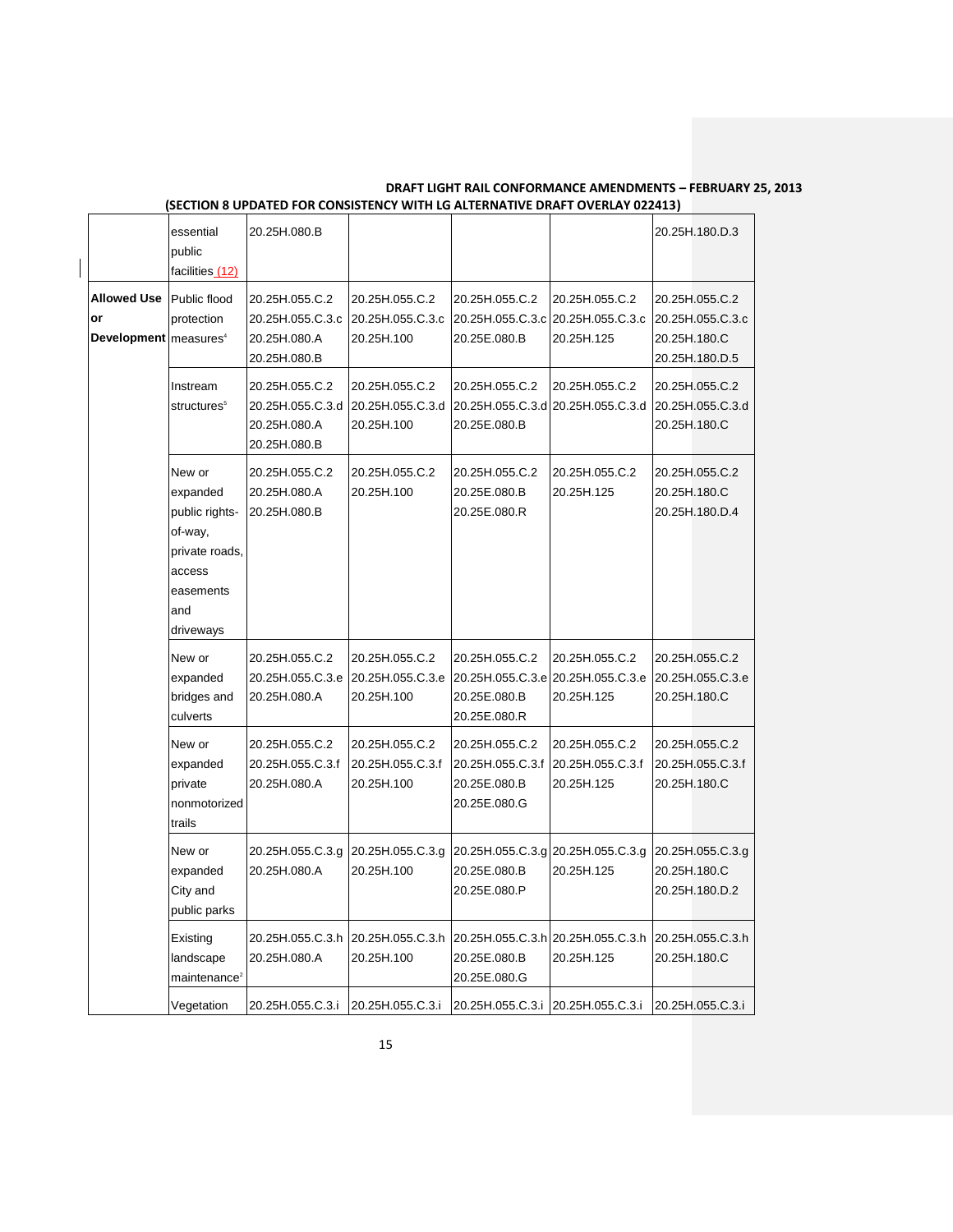| management <sup>6</sup> 20.25H.080.A                               |                                                                | 20.25H.100                     | 20.25E.080.B<br>20.25E.080.G                                      | 20.25H.125                                       | 20.25H.180.C              |                                                      |
|--------------------------------------------------------------------|----------------------------------------------------------------|--------------------------------|-------------------------------------------------------------------|--------------------------------------------------|---------------------------|------------------------------------------------------|
| Habitat<br>improvement<br>projects                                 | 20.25H.055.C.3.j<br>20.25H.080.A                               | 20.25H.055.C.3.j<br>20.25H.100 | 20.25H.055.C.3.j<br>20.25E.080.B<br>20.25E.080.G                  | 20.25H.055.C.3.j<br>20.25H.125                   | 20.25H.180.C              | 20.25H.055.C.3.j                                     |
| Forest<br>practices                                                | 20.25H.055.C.3.k<br>20.25H.080.A                               | 20.25H.055.C.3.k<br>20.25H.100 | 20.25H.055.C.3.k 20.25H.055.C.3.k<br>20.25E.080.B                 | 20.25H.125                                       | 20.25H.180.C              | 20.25H.055.C.3.k                                     |
| Aquaculture                                                        | 20.25H.055.C.3.I<br>20.25H.080.A                               | 20.25H.055.C.3.I<br>20.25H.100 | 20.25H.055.C.3.I<br>20.25E.080.B<br>20.25E.080.D                  | 20.25H.055.C.3.I                                 | 20.25H.180.C              | 20.25H.055.C.3.I                                     |
| Stabilization<br>measures                                          | 20.25H.055.C.3.ml20.25H.055.C.3.ml20.25E.080.B<br>20.25H.080.A | 20.25H.100                     | 20.25E.080.E                                                      | 20.25H.055.C.3.ml20.25H.055.C.3.ml<br>20.25H.125 | 20.25H.180.C              |                                                      |
| Expansion of<br>existing<br>single-family<br>primary<br>structures | 20.25H.055.C.3.n<br>20.25H.080.A                               | 20.25H.055.C.3.n<br>20.25H.100 | 20.25H.055.C.3.n 20.25H.055.C.3.n<br>20.25E.080.B<br>20.25E.080.Q | 20.25H.125                                       | 20.25H.180.C <sup>®</sup> | 20.25H.055.C.3.n<br>20.25H.180.D.1<br>20.25H.180.D.7 |
| Reasonable<br>use<br>exception <sup>8</sup>                        | 20.25H.080.A                                                   | 20.25H.100                     | 20.25E.080.B                                                      | 20.25H.125                                       | 20.25H.180.C              | 20.25H.180.D.7                                       |
| Recreational<br>vehicle<br>storage <sup>10</sup>                   |                                                                |                                |                                                                   |                                                  | 20.25H.180.C              | 20.25H.180.D.6                                       |
| Additional<br>shoreline-<br>specific uses<br>or<br>development     |                                                                |                                |                                                                   |                                                  |                           |                                                      |

#### **Add Footnote (12) to "Essential Public Facility" land use classification**

**(12) Refer to Part 20.25M LUC, Light Rail Overlay District, for specific requirements applicable to EPF defined as a Regional Light Rail Transit Facility or Regional Light Rail Transit System pursuant to LUC 20.25M.020. A conditional use permit is not required when the City Council has approved a Regional Light Rail Transit Facility or Regional Light Rail Transit System by resolution or ordinance, or by a development agreement authorized by Chapter 36.70B RCW and consistent with LUC 20.25M.030.B.1.**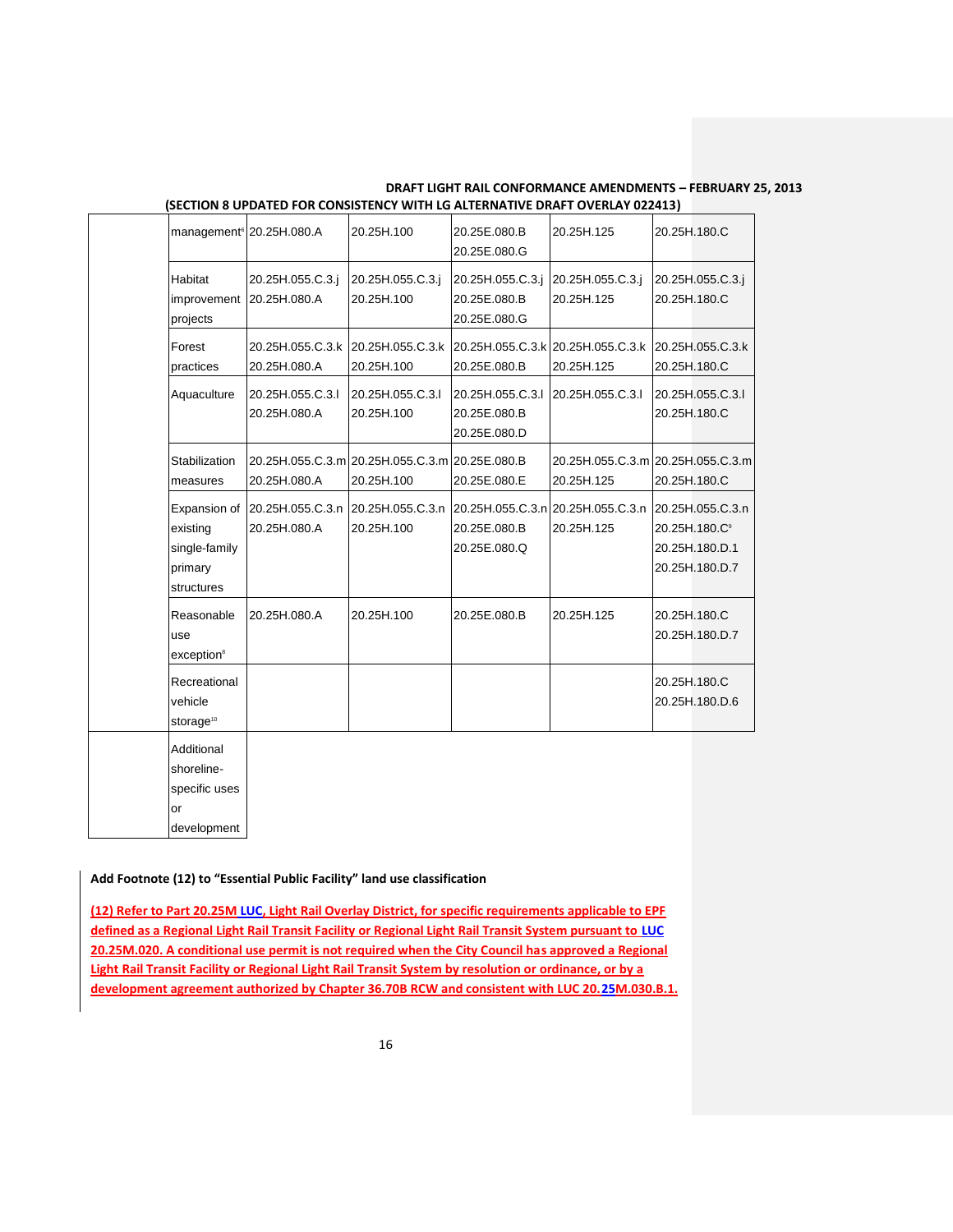**(SECTION 8 UPDATED FOR CONSISTENCY WITH LG ALTERNATIVE DRAFT OVERLAY 022413)**

Section 6. Section 20.35.015 of the Bellevue Land Use Code is hereby amended as follows:

# **20.35.015 Framework for decisions.**

- A. Land use decisions are classified into four processes based on who makes the decision, the amount of discretion exercised by the decisionmaker, the level of impact associated with the decision, the amount and type of public input sought, and the type of appeal opportunity.
- B. Process I decisions are quasi-judicial decisions made by the Hearing Examiner on project applications. The following types of applications require a Process I decision:
	- 1. Conditional Use Permits (CUPs) and Shoreline Conditional Use Permits;
	- 2. Preliminary Subdivision Approval (Plat); and
	- 3. Planned Unit Development (PUD) Approval; provided, that applications for CUPs, shoreline CUPs, preliminary plats, and PUDs, within the jurisdiction of a Community Council pursuant to RCW 35.14.040, shall require a Process III decision.
- C. Process II decisions are administrative land use decisions made by the Director. Threshold determinations under the State Environmental Policy Act (SEPA) made by the Environmental Coordinator and Sign Code variances are also Process II decisions. (See the Environmental Procedures Code, BCC 22.02.034, and Sign Code, BCC 22B.10.180.) The following types of applications require a Process II decision:
	- 1. Administrative amendments;
	- 2. Administrative Conditional Use;
	- 3. Design Review;
	- 4. Home Occupation Permit;
	- 5. Interpretation of the Land Use Code;
	- 6. Preliminary Short Plat;
	- 7. Shoreline Substantial Development Permit;
	- 8. Variance and Shoreline Variance;
	- 9. Critical Area Land Use Permits;
	- 10. Master Development Plans;
	- 11. Design and Mitigation Permits required pursuant to the Light Rail Overlay Part 20.25M LUC; and
	- 124. Review under State Environment Policy Act (SEPA) when not consolidated with another permit.
- D. Process III decisions are quasi-judicial decisions made by the City Council. The following types of applications require a Process III decision:
	- 1. Site-specific or project-specific rezone;

**Comment [cvh2]:** This existing section is currently not applicable in the Community Council jurisdiction. Amendments to the land use code are subject to Community Council approval/disapproval jurisdiction and changes to this section will provide the Community Council with an opportunity to approve this section and make consistent with City-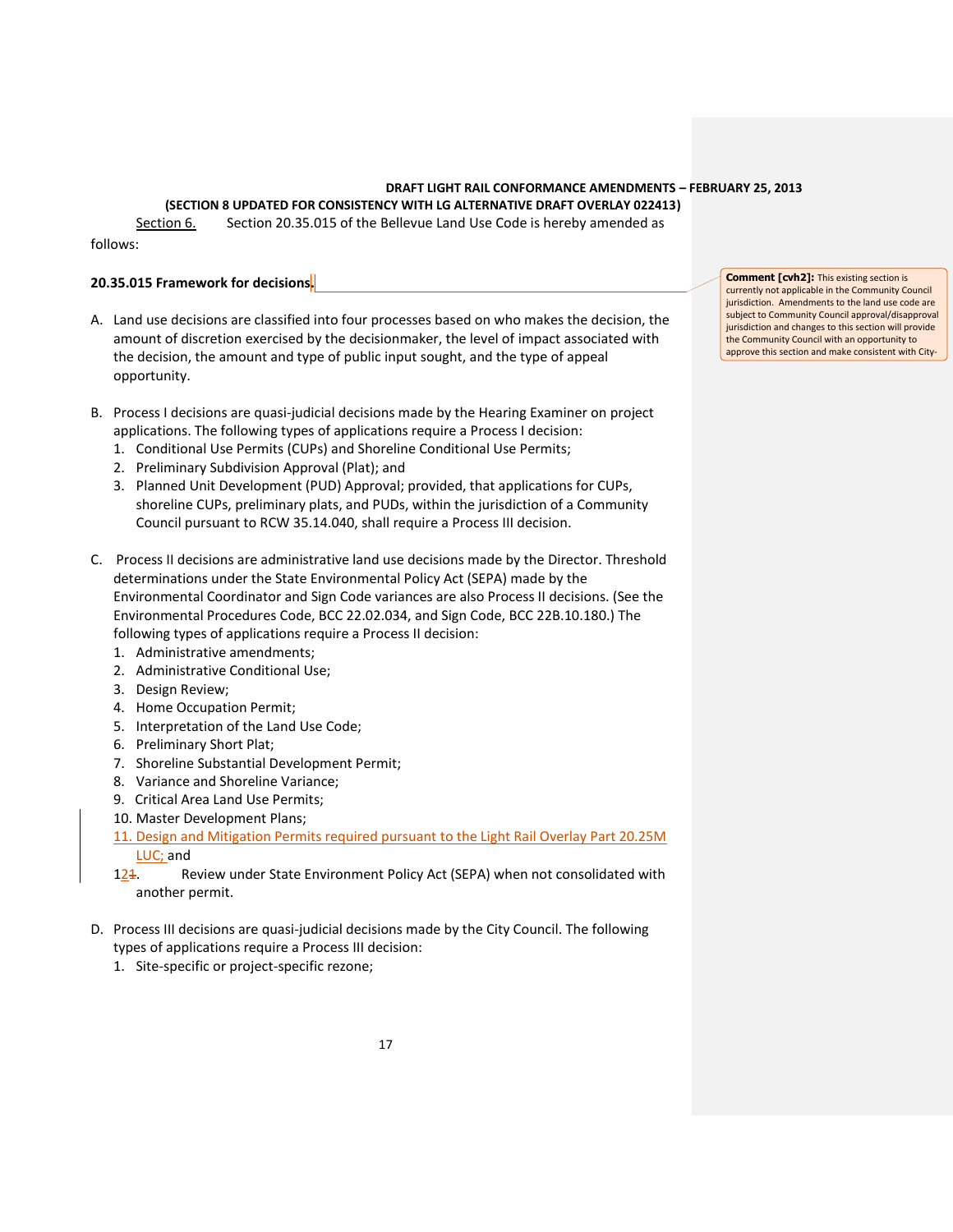### **(SECTION 8 UPDATED FOR CONSISTENCY WITH LG ALTERNATIVE DRAFT OVERLAY 022413)**

- 2. Conditional Use, Shoreline Conditional Use, Preliminary Plat, and Planned Unit Development projects subject to the jurisdiction of a Community Council pursuant to RCW 35.14.040; and
- 3. A rezone of any property to the OLB-OS Land Use District designation.
- E. Process IV decisions are legislative nonproject decisions made by the City Council under its authority to establish policies and regulations regarding future private and public development and management of public lands. The following are Process IV decisions:
	- 1. Consideration of suggestions for amendments to the Comprehensive Plan;
	- 2. Amendments to the text of the Land Use Code or Comprehensive Plan;
	- 3. Amendments to the Comprehensive Plan Map;
	- 4. Amendments to the Zoning Map (rezones) on a Citywide or areawide basis.
- F. Process V decisions are administrative land use decisions made by the Director, for which no administrative appeal is available. The following are Process V decisions:
	- 1. Temporary Encampment Permits.
- G. Other types of land use applications and decisions made by the Director, including those set forth below, are minor or ministerial administrative decisions, exempt from the above land use processes. Notice and an administrative appeal opportunity are not provided. LUC 20.35.020 through 20.35.070, however, apply to all land use applications.
	- 1. Boundary Line Adjustment;
	- 2. Final Plat (also requires Hearing Examiner approval prior to recording);
	- 3. Final Short Plat;
	- 4. Land Use Exemption;
	- 5. Temporary Use Permit;
	- 6. Vendor Cart Permit;
	- 7. Requests for Reasonable Accommodation as defined by Part 20.30T LUC.

Section 7. Section 20.35.020 of the Bellevue Land Use Code is hereby amended as follows:

#### **20.35.020 – Pre-Application Conferences**

A pre-application conference is required prior to submitting an application for Conditional Use or Shoreline Conditional Use Permits, preliminary subdivision approval, planned unit developments, Master Development Plans, Design and Mitigation Permits required pursuant to the Light Rail Overlay Part 20.25M LUC, and Design Review projects, unless waived by the Director.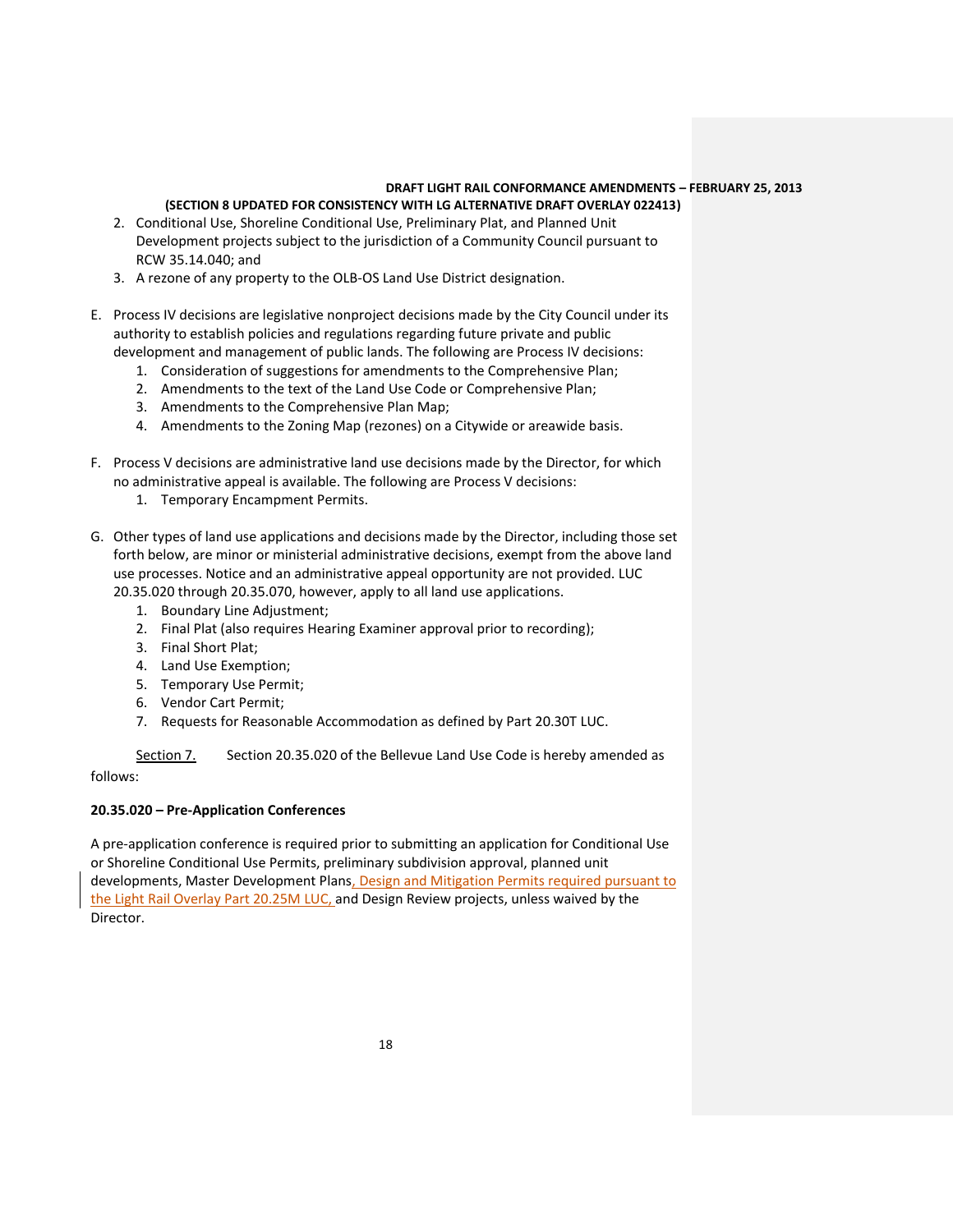#### **(SECTION 8 UPDATED FOR CONSISTENCY WITH LG ALTERNATIVE DRAFT OVERLAY 022413)**

Section 8. Section 20.35.030.A of the Bellevue Land Use Code is hereby amended to read as follows:

#### **20.35.030.A Who May Apply.**

Applications for the various types of land use decisions may be made by the following parties:

- 1. The property owner, or authorized agent of the owner, or regional transit authority authorized by 20.25M.010.C to apply for permits agency with condemnation authority may apply for any type of Process I, Process II, or Process III land use decision.
- 2. A resident of the dwelling may apply for a Home Occupation Permit.
- 3. The City Council, the Director of the Development Services Department or the Planning Director may apply for a project-specific or site-specific rezone or for an areawide (Process IV) rezone.
- 4. The Planning Commission may propose site-specific and non-site-specific amendments to the Comprehensive Plan Map or to the text of the Comprehensive Plan for consideration pursuant to the procedure for consideration of Comprehensive Plan Amendments set forth in LUC 20.30I.130.B.2.
- 5. City Council, the Planning Commission, or the Director with the concurrence of either body, may initiate an amendment to the text of the Land Use Code.
- 6. A property owner or authorized agent of a property owner may apply to propose a sitespecific amendment to the Comprehensive Plan pursuant to the annual procedure for consideration of Comprehensive Plan Amendments set forth in LUC 20.30I.130.A.
- 7. Any person may apply to propose a non-site-specific amendment to the Comprehensive Plan pursuant to the annual procedure for consideration of Comprehensive Plan Amendments set forth in LUC 20.30I.130.A.
- 8. Any person may request an interpretation of the Land Use Code. In addition, the Director may issue interpretations of the Land Use Code as needed.

Section 9. Section 20.35.227 of the Bellevue Land Use Code is hereby amended to read as follows:

## **20.35.227 Public meetings.**

The Director may require the applicant to participate in a public meeting to inform citizens about a proposal, provided that a public meeting shall be required for every Design and Mitigation permit submitted pursuant to Part 20.25M LUC. When required, public meetings shall be held as early in the review process as possible for Process II applications. For projects located within the boundaries of a Community Council, the public meeting may be held as part of that Community Council's regular meeting or otherwise coordinated with that Council's meeting schedule. Notice of the public meeting shall be provided in the same manner as required for notice of the application. The public meeting notice will be combined with the notice of application whenever possible.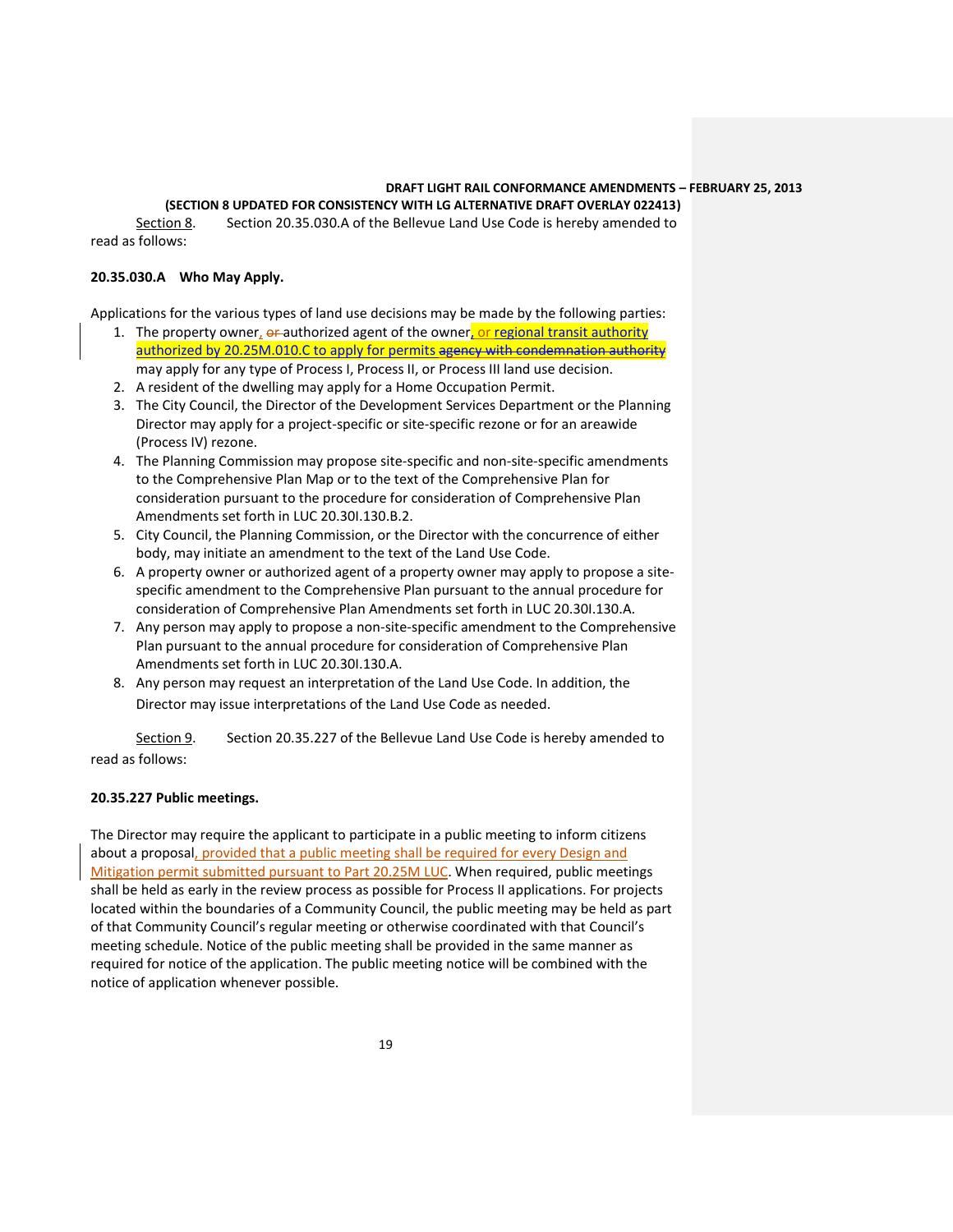**(SECTION 8 UPDATED FOR CONSISTENCY WITH LG ALTERNATIVE DRAFT OVERLAY 022413)**

Section 10. Section 20.40.500 of the Bellevue Land Use Code is hereby amended to read as follows:

### **20.40.500 Vesting and expiration of vested status of land use permits and approvals.**

## **A. Vesting for Permits and Approvals.**

- 1. Permits and Approvals Other than Subdivisions and Short Subdivisions. Applications for all land use permits and approvals except subdivisions and short subdivisions shall be considered under the Land Use Code and other land use control ordinances in effect on the date that a fully complete Building Permit application, meeting the requirements of BCC 23.10.032, is filed. If a complete Building Permit application is not filed, the land use permit or approval shall become vested to the provisions of the Land Use Code upon the date of the City's final decision on the land use permit or approval.
- 2. Subdivisions and Short Subdivisions. An application for approval of a subdivision or short subdivision of land, as defined in LUC 20.50.046, shall be considered under the Land Use Code and other land use control ordinances in effect when a fully completed application is submitted for such approval which satisfies the submittal requirements of the Director specified pursuant to LUC 20.35.030.

### **B. Expiration of Vested Status of Land Use Permit or Approval.**

- 1. The vested status of a land use permit or approval shall expire as provided in subsection B.2 of this section; provided, that:
	- a. Variances shall run with the land in perpetuity if recorded with King County Department of Records and Elections within 60 days following the City's final action; and
	- b. Critical Areas Land Use Permits shall expire as set forth in LUC 20.30P.150; and
	- c. Lots in a subdivision or short subdivision shall be vested against changes in the Land Use Code, except for changes that address a serious threat to the public health or safety as found by the City Council when such change is adopted, for a period of five years following the date of recording of the final plat or final short plat; and
	- d. The time period established pursuant to subsection B.2 of this section shall not include the time during which an activity was not actively pursued due to the pendency of litigation which may materially affect rights of the applicant for the permit or approval related to that permit or approval.
- 2. The vested status of a land use permit or approval shall expire two years from the date of the City's final decision, unless:
	- a. A complete Building Permit application is filed before the end of the two-year term. In such cases, the vested status of the land use permit or approval shall be automatically extended for the time period during which the Building Permit application is pending prior to issuance; provided, that if the Building Permit application expires or is canceled pursuant to BCC 23.05.160, the vested status of a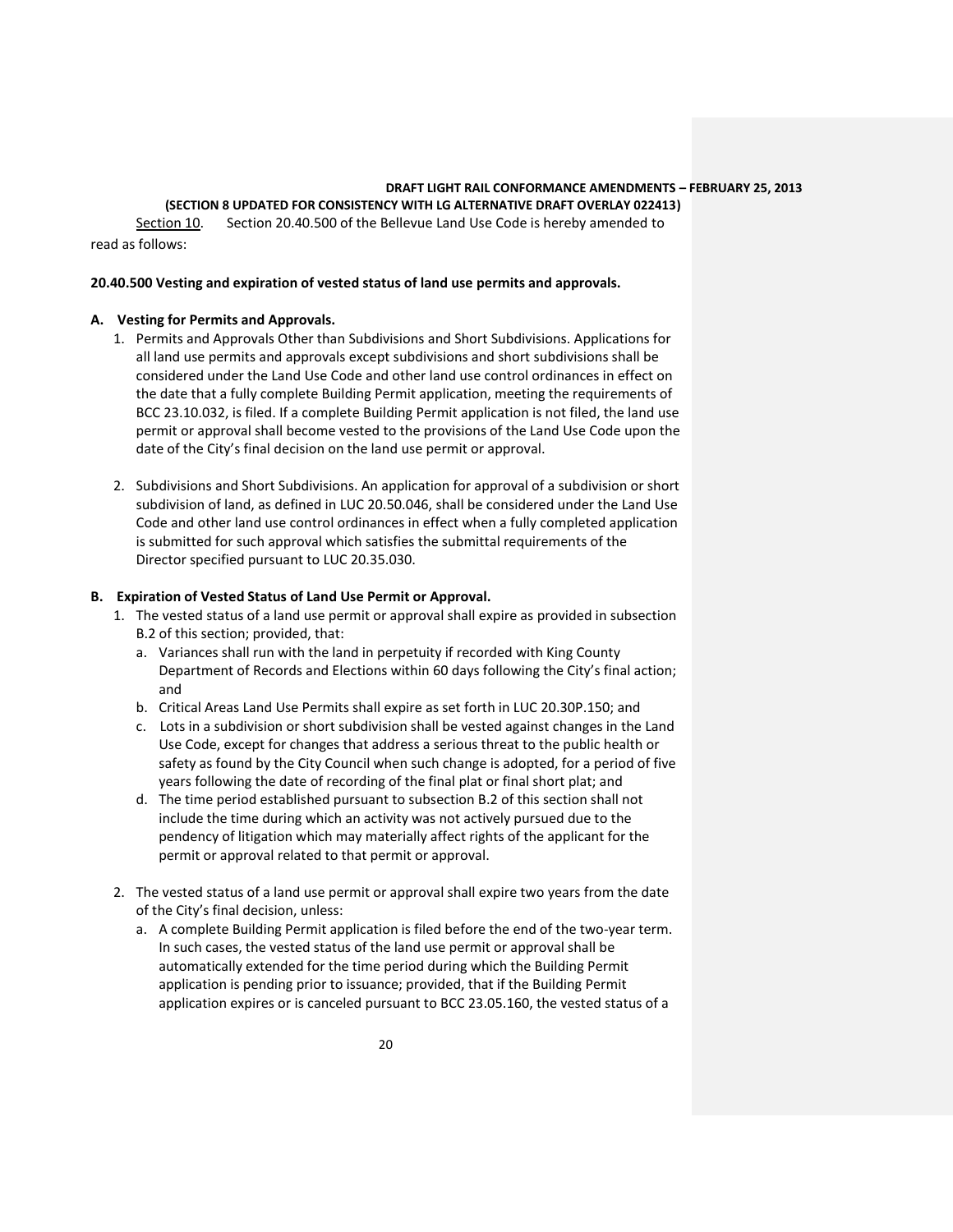**(SECTION 8 UPDATED FOR CONSISTENCY WITH LG ALTERNATIVE DRAFT OVERLAY 022413)** land use permit or approval shall also expire or be canceled. If a Building Permit is issued and subsequently renewed, the vested status of the land use permit or approval shall be automatically extended for the period of the renewal;

- b. For projects which do not require a Building Permit, the use allowed by the permit or approval has been established prior to the expiration of the vested status of the land use permit or approval and is not terminated by abandonment or otherwise; or
- c. The vested status of a land use permit or approval is extended pursuant to subsection B.3 of this section; or

d. The vested status of a land use permit or approval is extended pursuant to:

- i. LUC 20.25A.125 (Vesting and expiration of vested status of land use permits and approvals - Downtown projects);
- ii. LUC 20.30V.190 (Extended vesting period for Master Development Plans and associated Design Review approval); or
- iii. A development agreement authorized by the terms of this Land Use Code to extend vested status.
- 3. When a Building Permit is issued, the vested status of a land use permit or approval shall be automatically extended for the life of the Building Permit. If the Building Permit expires, or is revoked or canceled pursuant to BCC 23.05.160 or otherwise, then the vested status of a land use permit or approval shall also expire, or be revoked or canceled.

Section 110. Certain definitions in Section 20.50.036 of the Bellevue Land Use Code are hereby amended as follows:

. . . .

**Nonconforming**. A use, structure, site, or lot which conformed to the applicable codes in effect on the date of creation but which no longer complies because of changes in Code requirements, or annexation, or property acquisition for public rights-of-way or Regional Light Rail Transit Facility or Regional Light Rail Transit System as defined in LUC 20.25M.020.

**Nonconforming Site.** A lot which does not conform to site development regulations, including but not limited to, the landscaping, parking, fence, driveway, street opening, pedestrian amenity, screening, and curb cut regulations of the district in which it is located due to changes in Code requirements, condemnation,  $\boldsymbol{\mathrm{e}}$  annexation, or property acquisition for public rightsof-way or a Regional Light Rail Transit Facility or Regional Light Rail Transit System as defined in LUC 20.25M.020.

**Nonconforming Structure.** A structure which does not conform to the dimensional regulations, including but not limited to, setback, height, lot coverage, density, and building configuration regulations of the district in which it is located due to changes in Code requirements,  $er$ annexation, or property acquisition for public rights-of-way or a Regional Light Rail Transit